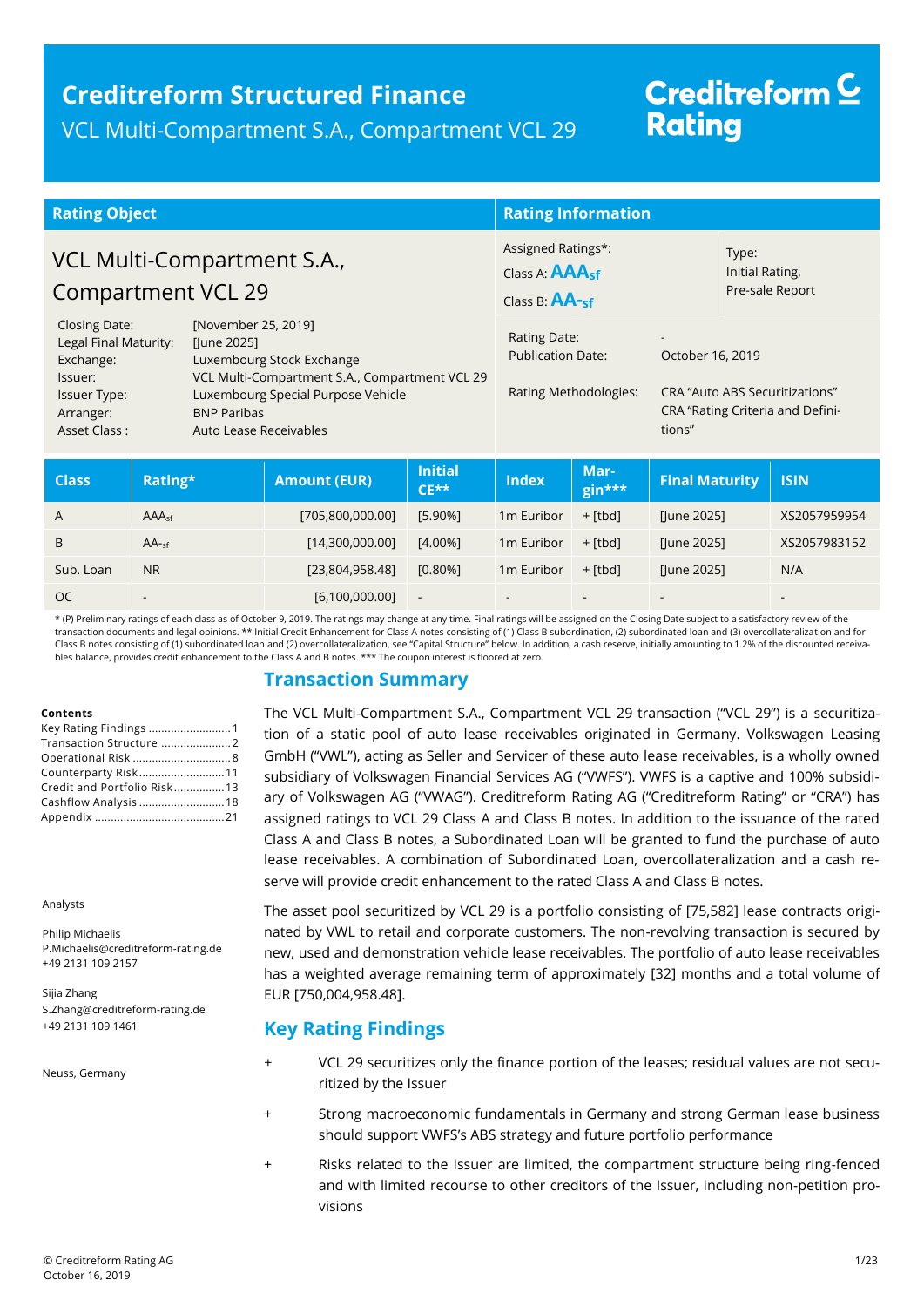- + Downgrade collateral and replacement provisions mitigate counterparty risk exposure w.r.t. the Swap Counterparty and Account Bank
- Legal documentation does not foresee a back-up servicer
- Potentially indirect negative impact of VWAG diesel emission manipulations on future (portfolio) recovery performance

### <span id="page-1-0"></span>**Transaction Structure**

### **Transaction Parties**

Table 1: Transaction Parties

| <b>Role</b>                                                              | <b>Name</b>                                                                                                                                             |
|--------------------------------------------------------------------------|---------------------------------------------------------------------------------------------------------------------------------------------------------|
| <b>Issuer and Purchaser</b>                                              | VCL Multi-Compartment S.A., acting for and on behalf of its Com-<br>partment VCL 29, Luxembourg                                                         |
| Seller and Servicer                                                      | Volkswagen Leasing GmbH, Braunschweig                                                                                                                   |
| <b>Security Trustee</b>                                                  | Intertrust Trustees GmbH, Frankfurt am Main                                                                                                             |
| Calculation Agent, Paying Agent &<br><b>Interest Determination Agent</b> | The Bank of New York Mellon, London Branch                                                                                                              |
| Registrar                                                                | The Bank of New York Mellon SA/NV, Luxembourg Branch                                                                                                    |
| Account Bank & Cash Administrator                                        | The Bank of New York Mellon, Frankfurt Branch                                                                                                           |
| <b>Swap Counterparty</b>                                                 | [tbd]                                                                                                                                                   |
| Subordinated Lender                                                      | Volkswagen Financial Services AG, Braunschweig                                                                                                          |
| Arranger                                                                 | <b>BNP Paribas</b>                                                                                                                                      |
| Joint Lead Managers                                                      | BNP Paribas; Landesbank Baden-Württemberg, Stuttgart                                                                                                    |
| Managers                                                                 | DZ BANK AG Deutsche Zentral-Genossenschaftsbank, Frankfurt<br>am Main; Skandinaviska Enskilda Banken AB (publ), Stockholm;<br>UniCredit Bank AG, Munich |
| Corporate Service Provider                                               | Circumference FS (Luxembourg) S.A., Luxembourg                                                                                                          |
| Data Protection Trustee                                                  | Data Custody Agent Services B.V., Amsterdam                                                                                                             |

#### **Issuer**

The Issuer, VCL Multi-Compartment, acting for and on behalf of its Compartment VCL 29, is a special purpose vehicle ("SPV") incorporated under the laws of Luxembourg. The company is registered with the Luxembourg Trade and Companies Register and has explicitly stated in its articles of incorporation to be governed by the Luxembourg securitization law. The Issuer is a securitization company with the sole purpose of entering into securitization transactions through separate compartments. Risks related to the Issuer are limited, the compartment structure being ring-fenced and with limited recourse to other creditors of the Issuer and including non-petition provisions. We regard the structure of the Issuer as being bankruptcyremote. CRA conducted its rating assuming no adverse future change in Luxembourg securitization law.

The Issuer has entered into a receivables purchase agreement with the Seller to purchase lease receivables and create a portfolio of auto lease receivables. As of the closing date, VCL 29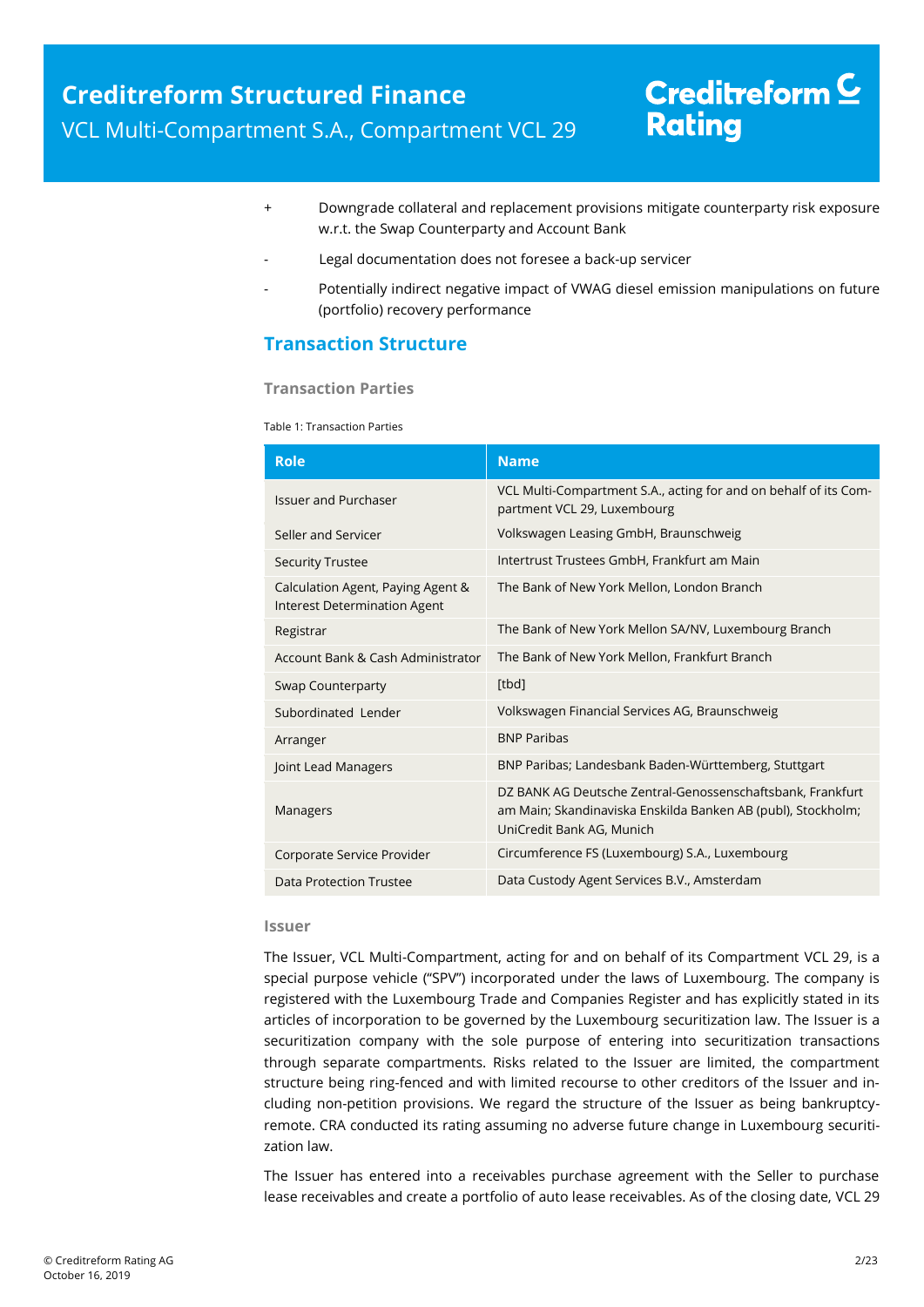will acquire all rights and claims arising from the purchase of such receivables. The lease receivables were initially originated by the Seller and subsequently sold to VCL Master S.A., Compartment 1 ("VCL Master"), acting as an intermediate warehousing vehicle. The structure of the transaction is shown below [\(Figure 1\)](#page-2-0):

Figure 1: Transaction Structure I Source: VWL

<span id="page-2-0"></span>

#### **Seller and Servicer**

VWL is a wholly owned subsidiary of VWFS and acts as Seller and Servicer of the lease financing contracts. VWAG is the parent company of VWFS, holding 100% of its shares and thus a controlling interest. VWAG´s non-bank-related financial division, as represented by VWFS, is a core business of the group with a significant contribution to group total earnings. CRA undertook an unsolicited rating of VWAG.

VWAG is currently facing legal and financial uncertainties resulting from the use of particular software in type EA 189 EU5 diesel engines. On September 18, 2015, the US Environmental Protection Agency (EPA) published a Notice of Violation alleging Volkswagen of having used certain software in diesel engines to circumvent emission standards under the Clean Air Act. According to a public announcement by VWAG, around 11 million vehicles worldwide might be affected. On December 16, 2015, Volkswagen announced that the presented technical measures have generally been approved by the German Federal Motor Transport Authority (KBA) with the consequence that the measures also apply to the EU-28 markets.

In its FY2018 report, VWAG recorded provisions of EUR 20.0bn, which declined by EUR 2.1bn due to their use in connection with the diesel issue, and identified five potential material consequences for its result of operations, financial position and net assets:

- Coordination with the authorities on technical measures
- Criminal and administrative proceedings all over the world (excluding USA/Canada)
- Product-related lawsuits worldwide (excluding USA/Canada)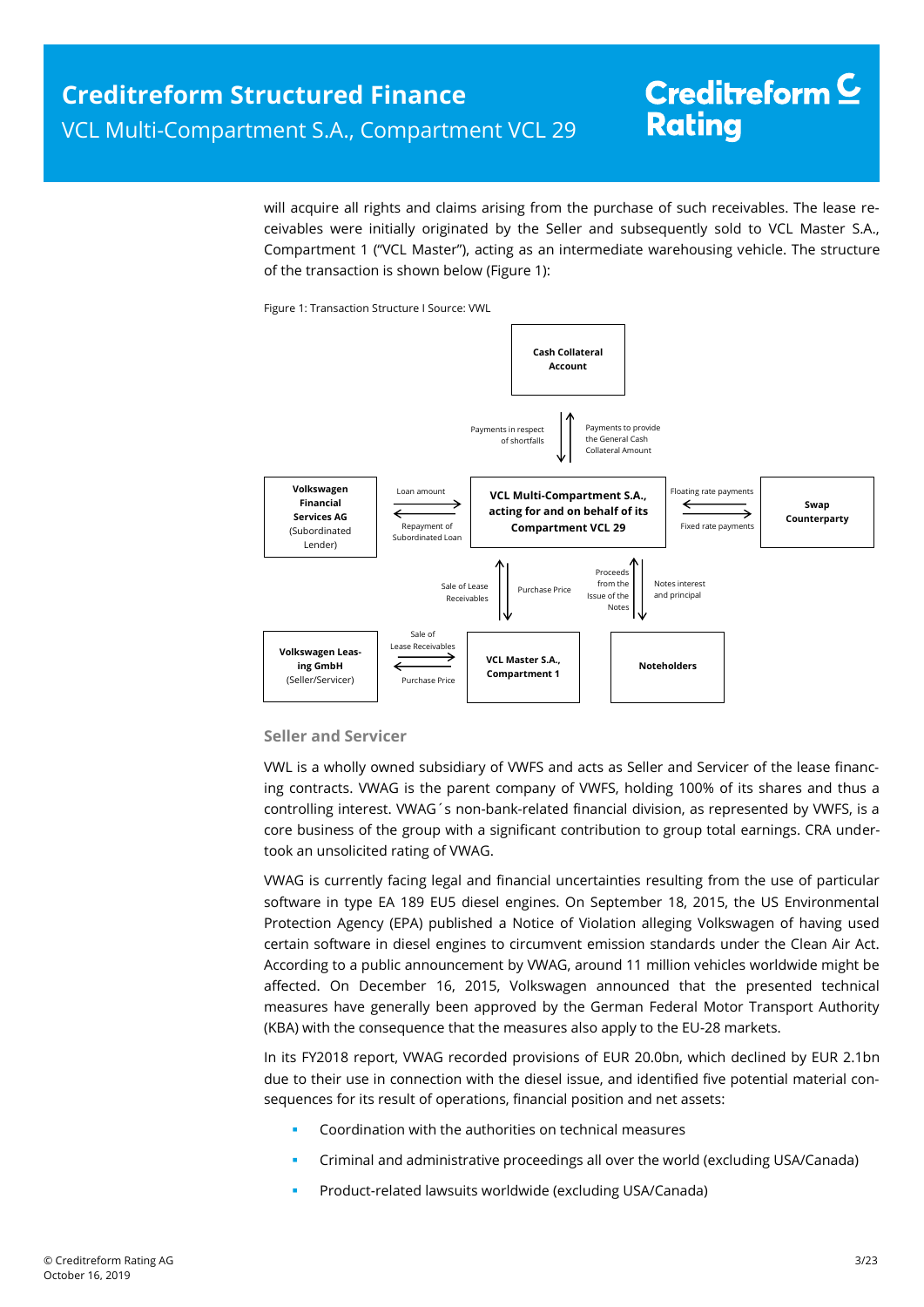- Lawsuits filed by investors worldwide (excluding USA/Canada)
- Proceedings in the USA/Canada

In its HY2019 report, VWAG reported sales revenues of EUR 125.2bn (+4.9% YoY) and an operating profit of EUR 9.0bn up from EUR 8.2bn the prior year. Special items amounted to EUR 1.0bn in the first half of the financial year 2019. However, the Automotive Division's net cash flow improved to EUR 5.6bn from EUR 3.3bn on June 30th, 2019. For FY2019 VWAG expects the sales revenues to grow by approximately 5% YoY.

VWAG is in exchange of information with authorities to coordinate remedial actions. Although VWAG could conclude several settlement agreements in the United States and has reached several agreements with numerous authorities in other countries, VWAG is still exposed to various investigations as well as lawsuits in which authorities, investors and individuals have asserted claims against VWAG. The long-term implications of the manipulation of diesel emissions might include reputational damage, sale contractions, and negative financial impacts due to fines, costs of recall campaigns and higher financing costs. Creditreform Rating will closely monitor all future developments and implications for the transaction (also see "Volkswagen Manipulation of Diesel Emissions" below).

### **True Sale**

CRA has undertaken a review of the transaction structure and verified the consistency with the legal documentation. In addition, we obtained legal opinions that the securitized lease contracts constitute legal valid, binding and enforceable agreements.

### **Eligibility Criteria**

VWL as Seller warrants and guarantees, with respect to the purchased lease receivables, that the following eligibility criteria, among others, have been fulfilled at the cut-off date:

- Lease receivables are legally valid and binding agreements
- Lease contracts are denominated in EUR, assignable and require monthly payments
- **Lessees are corporate entities with offices or private individuals with residences regis**tered in Germany
- The status and enforceability of the lease receivables is not impaired due to warranty claims or any other rights
- Lease receivables may be disposed of free from rights of third parties
- **The purchased lease receivables are free of defences, whether pre-emptory or other**wise for the agreed term of the lease contract as well as free of rights of third parties
- No purchased lease receivable was overdue; no lessee insolvencies have occurred
- Lessees are no affiliates of VW
- The lease contracts were not terminated and terminations are not pending
- Lease contracts must include substantially equal monthly payments to be made within 12-60 months from origination
- At least two instalments have been paid
- Single lessee concentration will not exceed 0.5% of the aggregate discounted receivables balance
- More than 95% of the leased vehicles belong to the VWAG brands VW, Audi, Seat, Skoda, VW Nutzfahrzeuge ("VW LCV")
- The pool of lease receivables does not represent a separately conducted business or business segment of the seller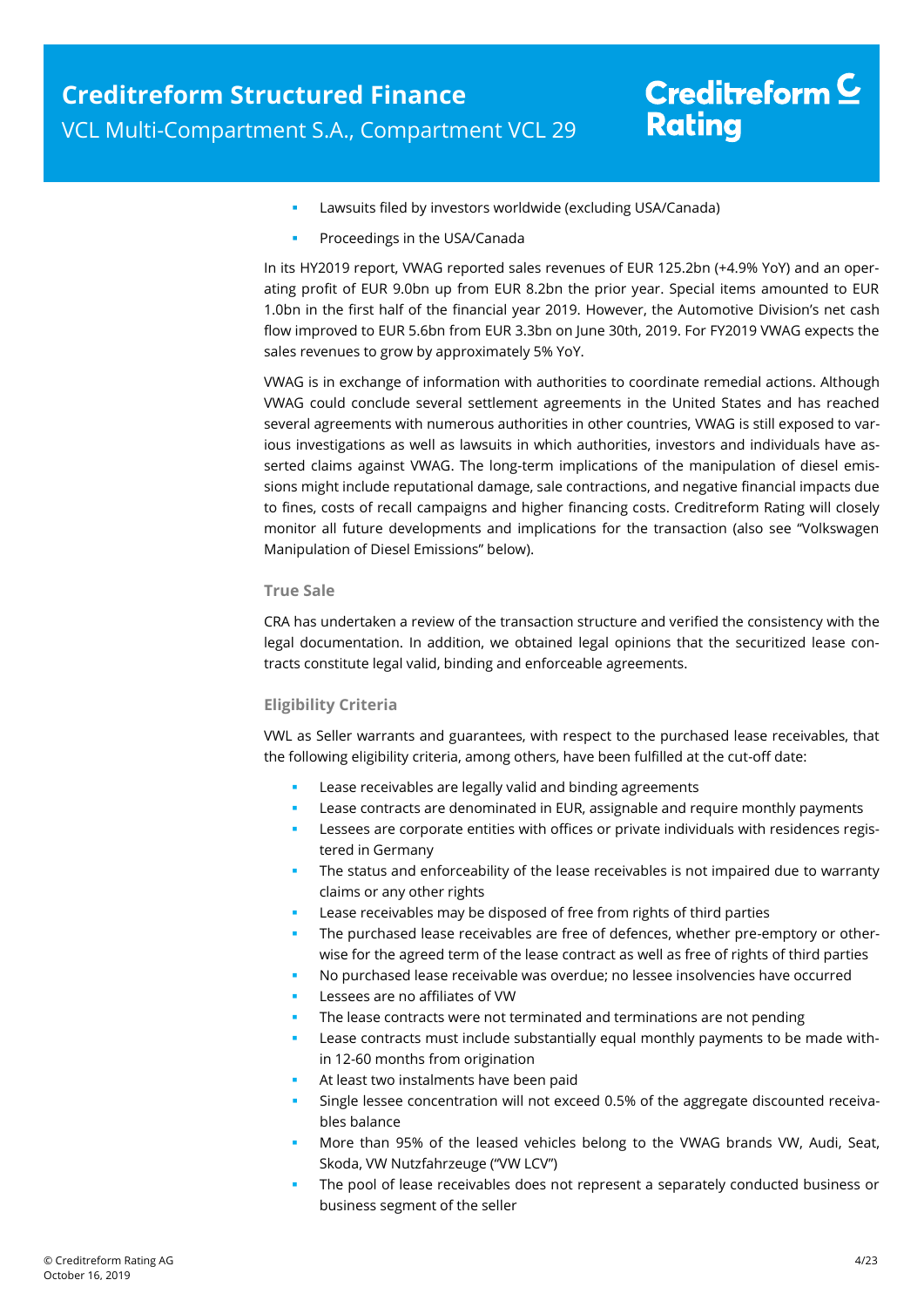- Lease receivables do not relate to lessees who VWL considers as unlikely to pay its obligations to VWL and/or who are past due more than 90 days on any material credit obligation to VWL
- Lease receivables do not relate to credit-impaired lessees or guarantors who
	- have been declared insolvent, or
	- had a court grant their creditors a final non-appealable right of enforcement or material damages as a result of a missed payment within three years prior to the date of origination, or
	- have undergone a debt-restructuring process with regard to their nonperforming exposures within three years prior to the date of transfer of the Purchased Receivable to the Issuer, or
	- were, at the time of origination, where applicable, on a public credit registry of persons with adverse credit history or, where there is no such public credit registry, another credit registry that is available to VWL, or
	- have a credit assessment or a credit score indicating that the risk of contractually agreed payments not being made is significantly higher than for comparable receivables held by VWL which are not securitized.

Following a breach of eligibility criteria, VWL is obliged to cure and remedy such breach, replace or repurchase the receivables within the end of the monthly period which includes the 60<sup>th</sup> day after VWL became aware or was notified of such breach at the fair value that any misrepresented receivable had prior to becoming aware of the misrepresentation.

### **Capital Structure**

The discounted receivables balance is calculated using a discount rate equal to 5.7016% per annum. The discount rate is used to cover senior expenses and the servicing fee as well as the weighted average swap rate based on the notional amounts outstanding at each date. At the onset of the transaction, it is calculated as follows [\(Table 2\)](#page-4-0):

<span id="page-4-0"></span>Table 2: Discount Rate Composition

| <b>Parameters</b>              |        |
|--------------------------------|--------|
| Weighted average swap rate (%) | [tbd]  |
| Servicing fee (%)              | 1.0000 |
| Senior expenses (%)            | 0.0300 |
| Subtotal (%)                   | [tbd]  |
| Buffer release rate (%)        | [tbd]  |
| Discount Rate (%)              | 5.7016 |

A buffer release amount, calculated as the product of the buffer release rate and the future discounted receivables balance, is paid to the Seller as long as no insolvency event on the part of VWL has occurred. In the event of insolvency, the structure will additionally benefit from the buffer release rate.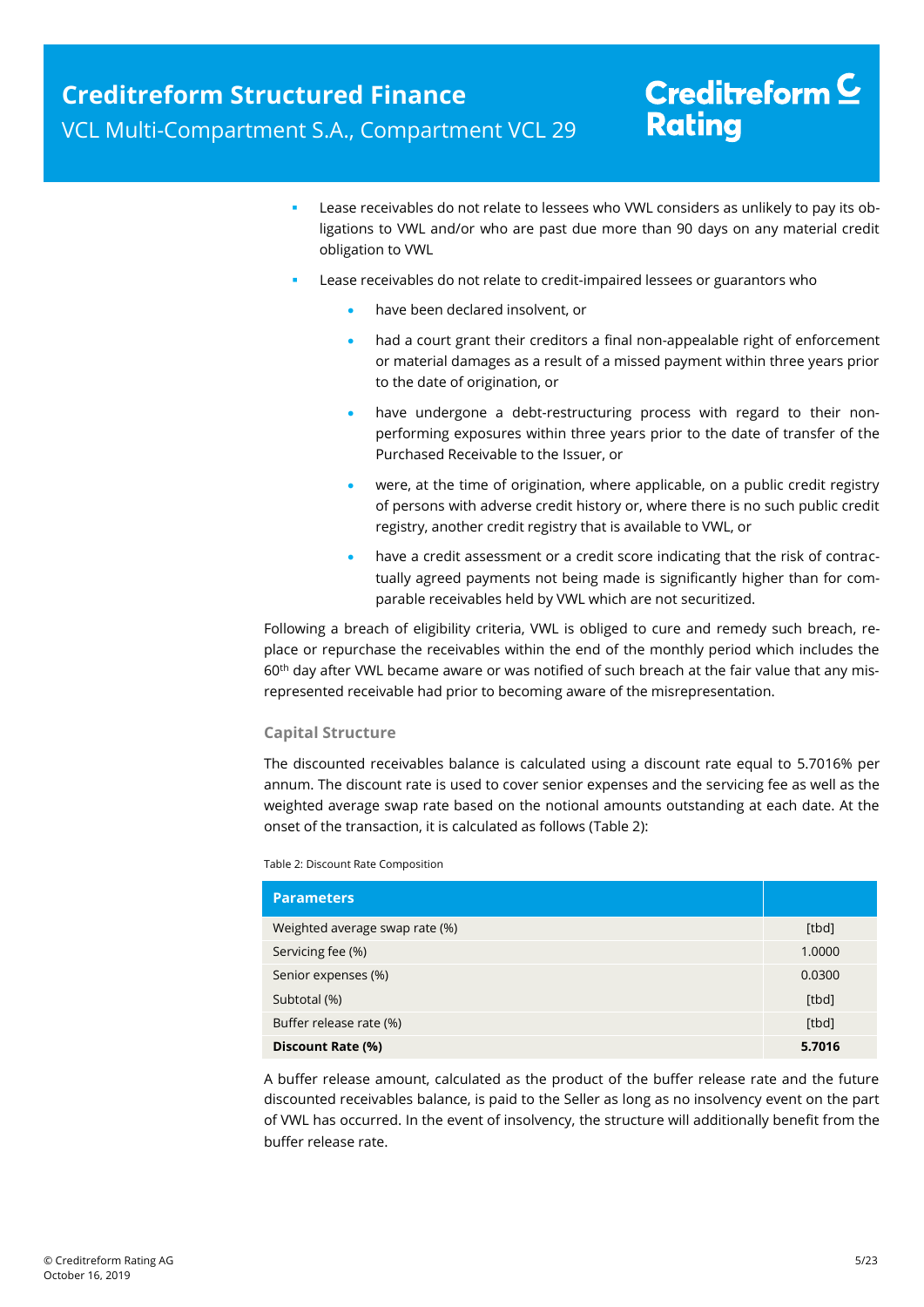The total balance sheet of the Issuer is shown in [Table 3](#page-5-0) and is composed as follows:

#### Table 3: VCL 29 Balance Sheet

<span id="page-5-0"></span>

| <b>Assets</b>                    | <b>Amount (EUR)</b> | <b>Liabilities</b>               | <b>Amount (EUR)</b> | <b>Size (%)</b> |
|----------------------------------|---------------------|----------------------------------|---------------------|-----------------|
| Receivables                      | [750,004,958.48]    | Class A                          | [705,800,000.00]    | [94.10]         |
| Cash Reserve (CCA)               | [9,000,000.00]      | Class B                          | [14,300,000.00]     | [1.90]          |
| <b>VWL Risk Reserve</b><br>(CCA) | [8,250,000.00]      | Sub Loan                         | [23,804,958.48]     | [3.20]          |
|                                  |                     | Cash Reserve (CCA)               | [9,000,000.00]      | [1.20]          |
|                                  |                     | <b>VWL Risk Reserve</b><br>(CCA) | [8,250,000.00]      | [1.10]          |
|                                  |                     | PPD OC                           | [6,100,000.00]      | [0.80]          |
| <b>Total</b>                     | [767,254,958.48]    |                                  | [767,254,958.48]    | [102.30]        |

The Class A notes represent [94.10%] and Class B notes [1.90%] of the discounted receivables balance. Credit enhancement to the notes is provided by a Subordinated Loan ([3.20%]), a purchase price discount for overcollateralization ([0.80%]), and a cash reserve, funded at [1.20%] of the lease receivables balance.

#### **Interest Rate Swap**

To hedge the interest rate risk arising from a mismatch between fixed lease payments and floating-rate interest payments on Class A and Class B notes, the Issuer will enter into two swap agreements to receive floating (1m Euribor + [tbd]% floored at zero) while paying the fixed leg of each swap. The fixed rates have been calculated to include the Class A or Class B margins; payments under the swaps are linked to the outstanding balance of the respective notes.

### **Order of Priority and Triggers**

Monthly payments to transaction parties are calculated on the available distribution amount and will be distributed according to the priority of payments. The monthly amount available for distribution and the order of priority are shown below [\(Table 4,](#page-5-1) [Table 5\)](#page-6-0):

#### <span id="page-5-1"></span>Table 4: Available Distribution Amount

|                | <b>Available Distribution Amount</b>                                                            |
|----------------|-------------------------------------------------------------------------------------------------|
| $\mathbf{1}$   | + Collections received or collected by the Servicer in relation to the preceding Monthly Period |
| 2              | + Issuer's portion of the recovery proceeds from the realisation / sale of leased vehicles      |
| 3              | + Payments from Cash Collateral Account                                                         |
| $\overline{4}$ | + Net swap receipts                                                                             |
| 5              | + Investment earnings from the Distribution Account                                             |
| 6              | + Repurchase price received from VWL pursuant to the Receivables Purchase Agreement             |
| 7              | - Buffer Release amount to be paid to the Servicer, provided that it is not insolvent           |
|                |                                                                                                 |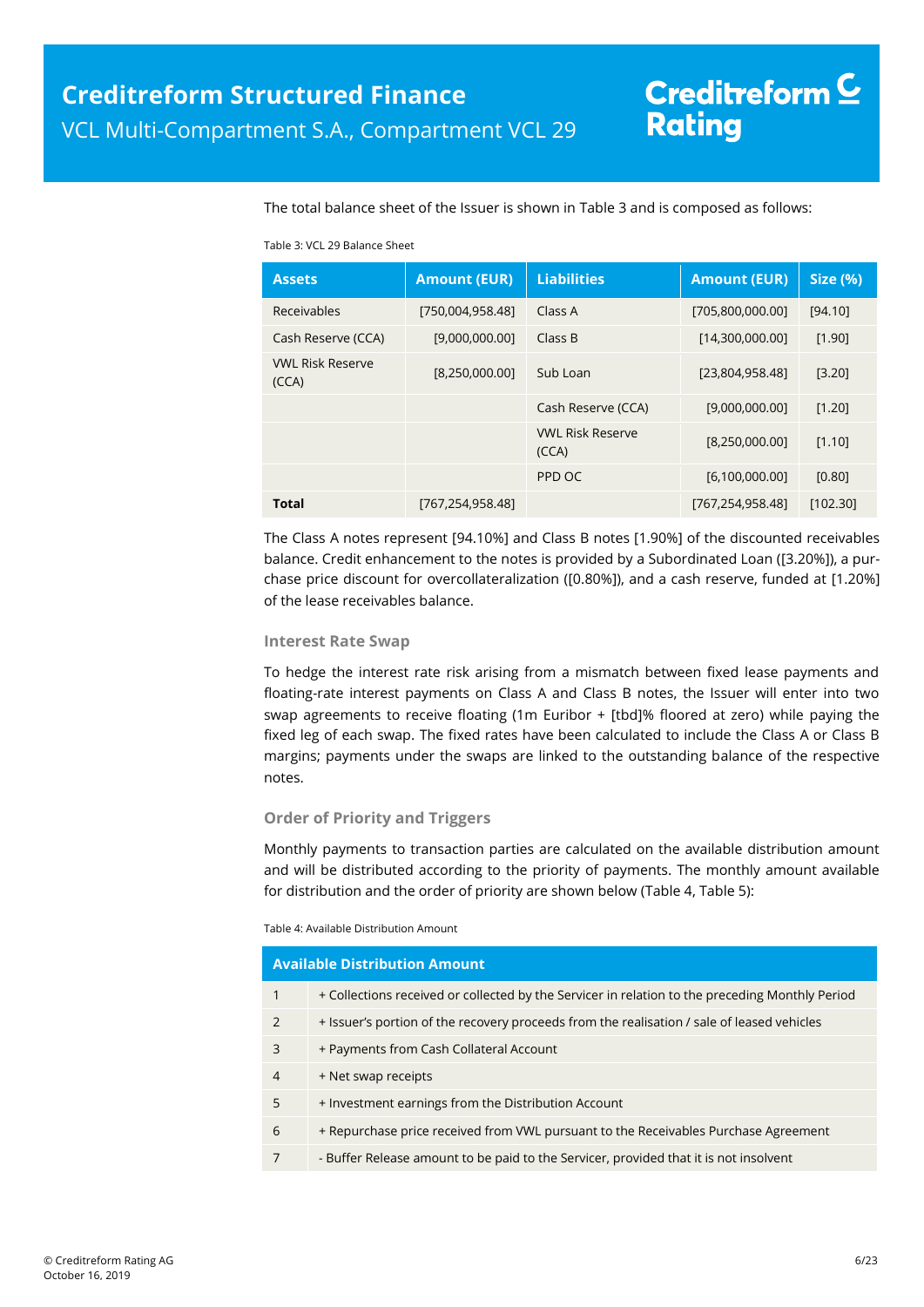#### <span id="page-6-1"></span><span id="page-6-0"></span>Table 5: Priority of Payments

|                | <b>Order of Priority</b>                                                                                                                           |
|----------------|----------------------------------------------------------------------------------------------------------------------------------------------------|
| $\mathbf{1}$   | Taxes, senior expenses and fees                                                                                                                    |
| $\overline{2}$ | Net swap payments, first, for the Class A notes, second, for the Class B notes (except termina-<br>tion payments for defaulting swap counterparty) |
| 3              | Interest payments on the Class A notes (accrued and unpaid)                                                                                        |
| $\overline{4}$ | Interest payments on the Class B notes (accrued and unpaid)                                                                                        |
| 5              | Payment to the Cash Collateral Account                                                                                                             |
| 6              | Payment to the Cash Collateral Account Ledgers (Increased German Trade Tax Risk Reserve<br>Amount + unused amount of the VWL Risk Reserve)         |
| 7              | Principal payment of the outstanding balance of the Class A notes, to the targeted Class A<br>notes balance                                        |
| 8              | Principal payment of the outstanding balance of the Class B notes, to the targeted Class B<br>notes balance                                        |
| 9              | Payments to the swap counterparties under the swap agreement (to the extent not paid under<br>item 2 above)                                        |
| 10             | Accrued and unpaid interest on the subordinated loan                                                                                               |
| 11             | Principal payment of the outstanding balance of the subordinated loan                                                                              |
| 12             | Payment of a final success fee                                                                                                                     |
|                |                                                                                                                                                    |

Interest payments of Class A notes rank senior to interest payments of Class B notes. The targeted note balances are calculated with respect to a target level of overcollateralization. The overcollateralization ("OC") level can be defined as the relative excess of the aggregate discounted receivables balance over the nominal amount of the Class A or Class B notes. Principal payments of Class A notes are granted sequential priority over those of Class B until the Class A target OC level has been reached ("sequential amortisation"). After this event, the Class B notes will be redeemed until the Class B target OC level has been reached while maintaining the Class A target OC level. Then, Class A and B notes will be redeemed on a pro-rata basis. The structure will switch to sequential amortisation of the notes again when the asset balance has amortised to 10% of the initial balance or after certain performance triggers have been breached.

Table 6: Performance triggers and target OC levels

| <b>Triggers</b>                                                                 | <b>Class A</b> | <b>Class B</b> |
|---------------------------------------------------------------------------------|----------------|----------------|
| Initial OC level (%)                                                            | [5.90]         | [4.00]         |
| Target OC, if no CE increase condition is in effect (%)                         | [12.25]        | [7.50]         |
| Target OC after the level 1 trigger breached (%)                                | [14.00]        | [8.25]         |
| Target OC after the level 2 trigger breached (%) / asset<br>balance $\leq 10\%$ | 100.00         | 100.00         |

Should the cumulative net loss ratio exceed certain threshold values, target OC levels will be increased. A "Level 1 Credit Enhancement Increase Condition" will be triggered if cumulative net losses exceed [0.50%] before (and including) the payment date in [February 2021], or [1.15%] after the payment date in [February 2021] until (and including) the payment date in [November 2021] (see Table 6). This results in a switch to sequential amortisation until the new

Transaction benefits from OC and uses performance triggers to switch to sequential amortisation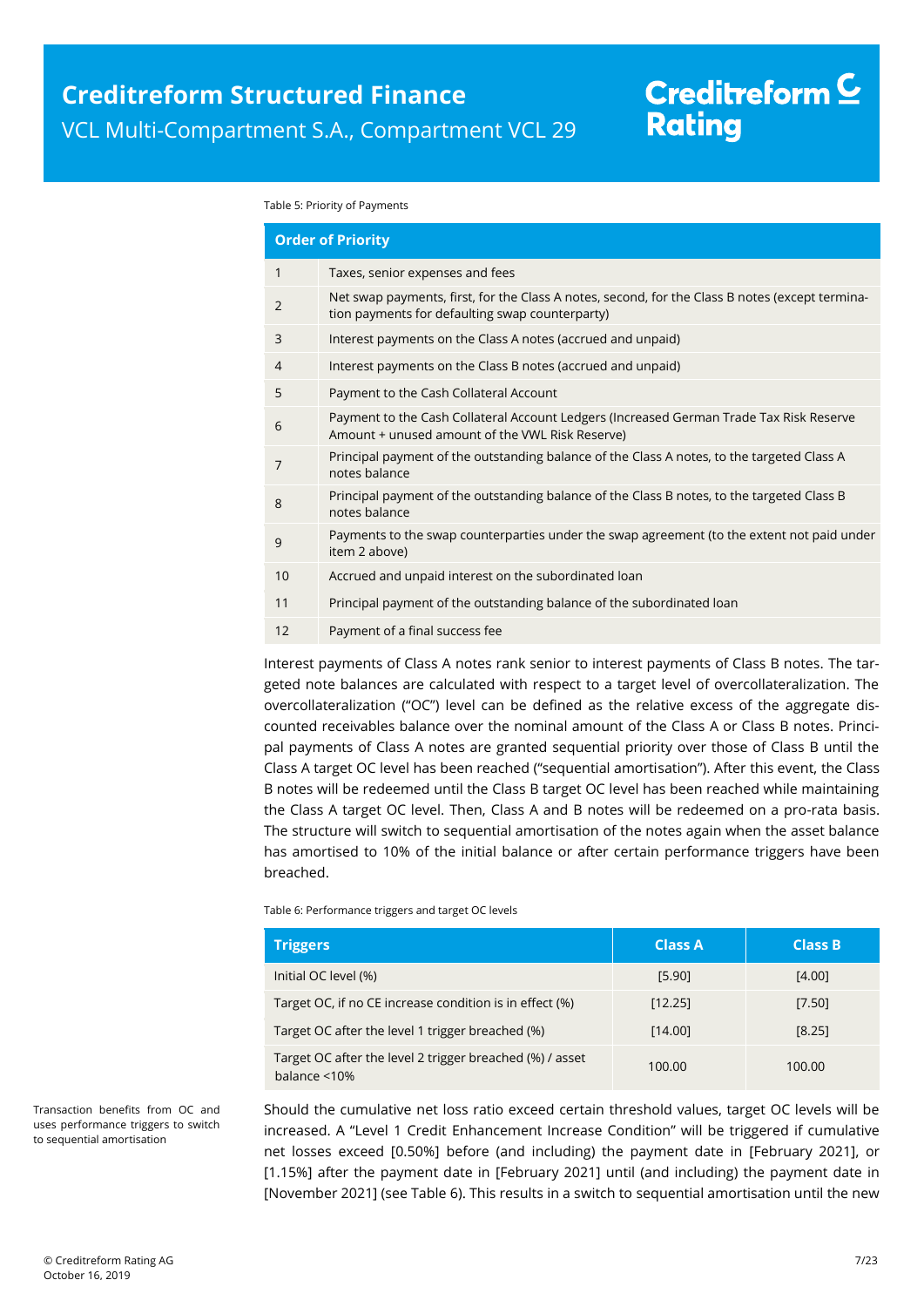Class A target OC level has been reached. An increase in cumulative net losses to more than [1.60%] will trigger a "Level 2 Credit Enhancement Increase Condition" and amortisation will become strictly sequential.

### **Cash Collateral Account**

The Cash Collateral Account ("CCA") includes several positions. A cash reserve, initially amounting to EUR [9m] (the "General Cash Collateral Amount") is available to cover senior costs, swap payments and note interest payments. Prior to the occurrence of a foreclosure event, the cash collateral account will be refunded on each payment date from the available distribution amount remaining after items 1-4 of the [Priority of Payments.](#page-6-1) The CCA balance equals the greater of:

- [1.20%] of the aggregated discounted receivables balance as of the end of the monthly period, or
- The lesser of EUR [7.5m] or the outstanding volume of Class A and Class B notes

If either the final maturity date is reached or the aggregate discounted receivables balance has been reduced to zero, any remaining General Cash Collateral Amount may be used to redeem the Class A and Class B notes, providing credit enhancement to the notes.

On the Issue Date, VWL will credit to the Cash Collateral Account an additional amount of EUR [8.25m] (the "VWL Risk Reserve") which will be available to mitigate trade tax and VAT tax risks, and cover the Issuer´s exposure to VWL. The amounts credited to the VWL Risk Reserve will not be part of the General Cash Collateral Amount. Provided that either the final maturity date is reached or the aggregate discounted receivables balance has been reduced to zero, any remaining amounts standing to the credit of the VWL Risk Reserve will be released to VWL. The VWL Risk Reserve does not protect against lessee credit risk, but may be used to cover claims against the Seller.

### <span id="page-7-0"></span>**Operational Risk**

### **German Economic Outlook and Auto Leasing Business**

GDP growth of Germany in the first half of 2019 has slowed down noticeably, driven by a weakened foreign trade. While imports in the second quarter of 2019 continued to grow solidly and were 2.5% above the level of the previous year, exports stagnated (+ 0.1% YoY). Growing un-certainty about international trade conflicts and the upcoming Brexit have additionally weakened the German export sector. The mainstay of the economy in the first half of 2019 was again the strong domestic demand. Government consumption expenditures increased by 1.8% YoY. Supported by continued employment growth and rising disposable income, German households recently increased spending by 1.5%.

The UK's decision to leave the EU may have negative repercussions in case of a disorderly Brexit, given the close trade ties and financial linkages. Considering risk dimensions like direct investments, export, financial sector and migration, Germany is midrange of all EU27 countries regarding the impact of a disorderly Brexit (see Creditreform Rating (2019): "What If? – Folgen eines harten Brexits für die EU-27 Staaten"). Compared with its peers, Germany´s headline macro indicators remain strong. We forecast domestic investments to be robust and foreign demand continues to weaken in 2019, which further weakens GDP growth.

On April 26, 2019, Creditreform Rating affirmed the unsolicited long-term sovereign rating of "AAA /stable" for the Federal Republic of Germany. Our economic outlook for Germany is

Cash Collateral Account includes fully funded "VWL Risk Reserve" to cover seller-related risks.

Strong macroeconomic fundamentals in Germany, a stable European Auto ABS market and strong German lease business support VWFS´s strategy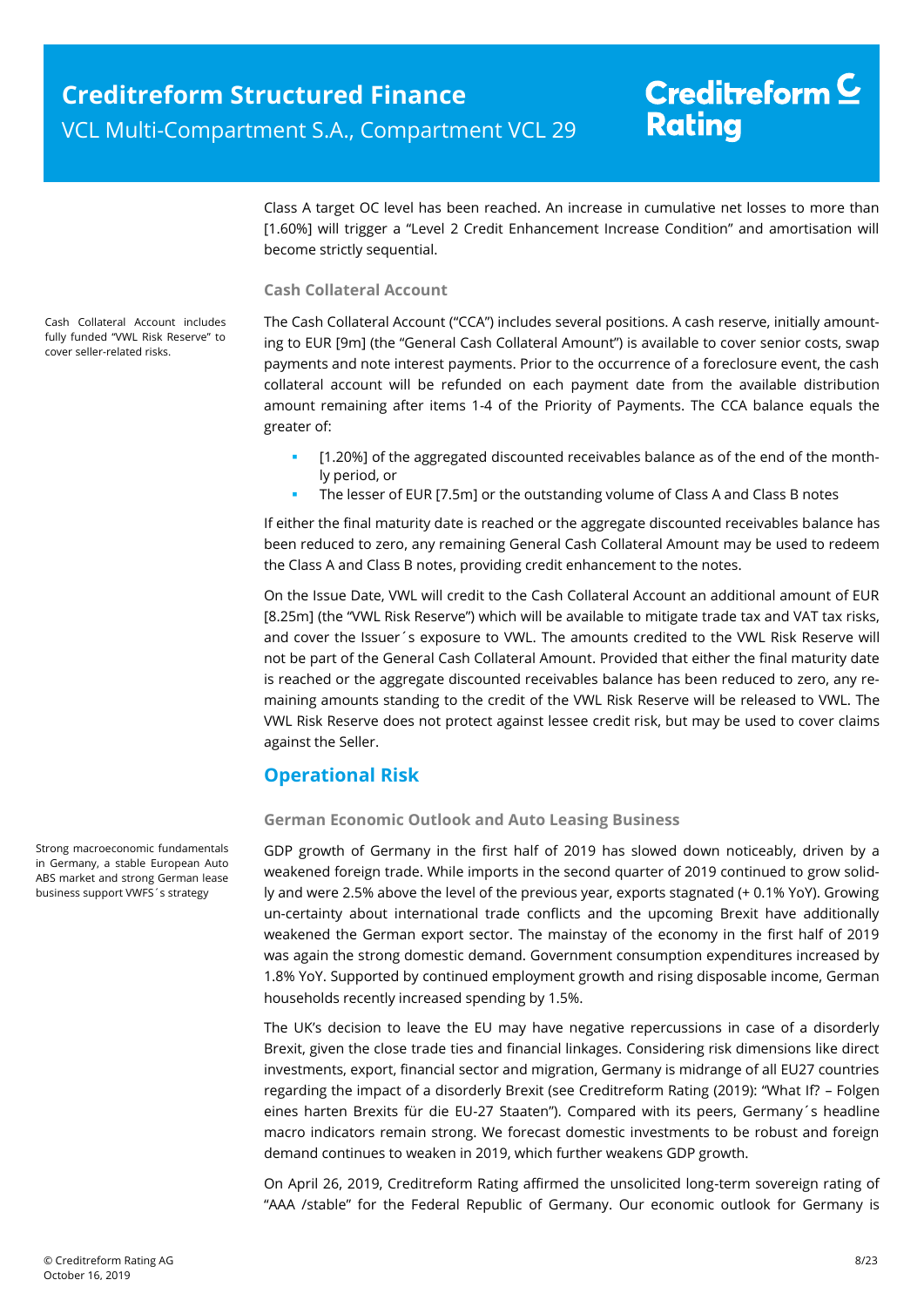moderate. In our view, the German economy is subject to an environment marked by uncertainty, but strong macroeconomic fundamentals should generally support VWFS's ABS strategy.

The European securitization market has declined substantially since the 2008 financial crisis and current total market volumes have remained below their pre-2008 levels. Notably, the share of auto ABS in total transaction volume has been increasing in recent years. Following an average annual issuance volume of EUR 4.6bn between 2000 and 2005, it increased to EUR 13bn between 2006 and 2010, peaking at EUR 30bn in 2016. Germany saw an increase from EUR 5.2bn in the first half of 2018 to EUR 6.2bn in the first half of 2019. This mirrored the strong performance of the European automobile markets in 2018, with 15.2m (+0.1% YoY) new vehicle registrations in the EU. In the first half of 2019, the German automobile market has shown a robust performance, with new vehicle registrations slightly increasing to 1.85m (+0.54% YoY). At the same time, the diesel share of new car registrations in Germany remains stable at 32.9% (2018: 32.1%).

As of November 2018, lease investments in Germany have slightly increased to a total of EUR 60.6bn (2017: 58.5bn), with automobile leases taking a major share of 77% (2017: 77%) in all leasing goods. The German fleet leasing market is dominated by national captives such as Volkswagen, Audi, BMW or Mercedes-Benz, which generate well beyond 70% of the total business. Following a new record in new lease registrations in 2017, the year 2018 showed a slight decrease of -0.2% YoY. These developments were mainly driven by a supply shortage following the introduction of the new worldwide-harmonized light vehicles test procedure ("WLTP") in September 2018. Catch-up effects were observed in the first half of 2019, where the number of leased vehicles was 9% higher than in the same period last year.

Developments in the Auto ABS market are driven by a small number of originators. In particular, Volkswagen expanded its market position with the volume of issuances growing between 2010 and 2015, and represents a share of 30% of total issue volume since 2000. VWL´s entire portfolio of lease financing contracts increased from 1.49m in 2018 to 1.59m in June 2019. The German loan and lease business penetration rate of VWFS (vehicle deliveries combined with financial service contracts) has decreased from 44.9% in 2017 to 43.4% in 2018, due to the restructuring of VWFS in 2017.

### **German Local Area Diesel Ban**

On February 27, 2018, the Federal Administrative Court ("BVerwG") in Germany ruled that driving restrictions and local area bans for diesel vehicles are a legal means to reduce emissions and improve air quality. Currently, seventy-three percent of the outstanding discounted balance are diesel vehicles and might be affected by future driving restrictions and/or local area bans. Overall, the court´s decision may significantly impact the new and used car diesel markets, both in terms of sales volume and registrations, as well as in terms of residual value and expected recovery performance. As of today, it is not possible to quantify all current and future commercial and financial implications of local driving restrictions for diesel vehicles in German inner cities. In conjunction with VWFS´ EA189/NOx diesel issue, CRA decided to maintain conservative margins in its base case assumptions (see "Counterparty Risk" below).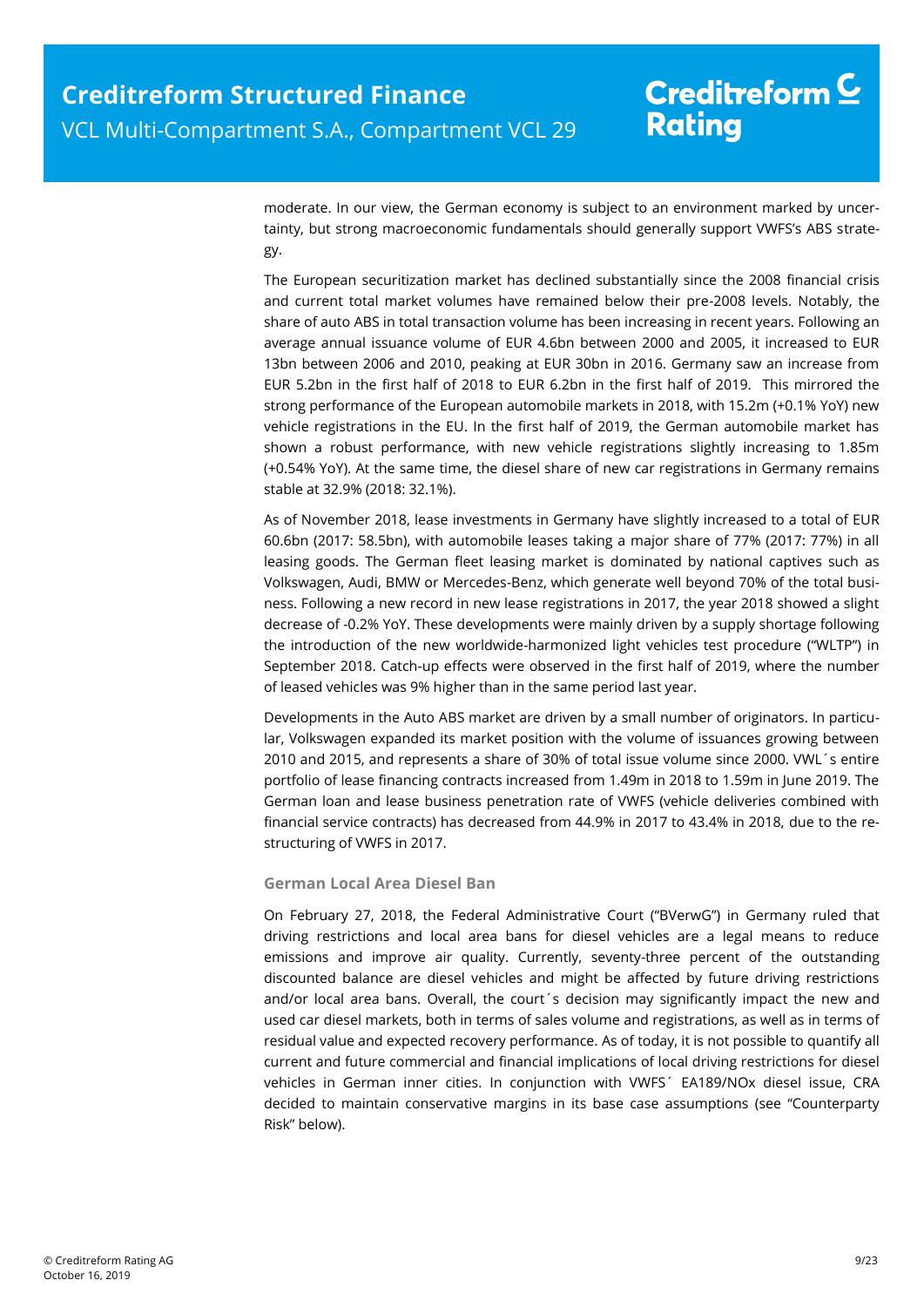Established and proven origination and underwriting procedures, IT systems and operation units

### **Origination and Underwriting**

VWL, representing German leasing operations, is the originator of the purchased lease receivables. VWL will enter into a lease receivables purchase agreement with VCL 29 to sell the lease receivables, using the VCL Master structure for the transfer of assets from VWL to the Issuer. VWL and its subsidiaries provide leasing solutions for new, used and demonstration vehicles of Volkswagen, Audi, Seat, Skoda and VW Commercial Vehicles ("VW LCV") and non-VW brands to commercial and non-commercial customers, and may periodically include other manufacturers and/or brands in their financing. VWL co-operates closely with the group dealership network as well as manufacturing departments to scale VWAG's business. Co-operations are established by dealer agreements.

Managing its lease portfolio, VWL has to ensure high consistency and quality of underwriting procedures in its lease operations and business entities. Being one of the largest servicers in the European auto lease business, VWL relies on established processes and IT systems to support its operations. VWL has implemented internal score-cards including credit scores sourced from external credit bureaus to assess customer credit profiles. Lease applications are processed and approved automatically without involvement of VWL staff for low risk customers. For customers with a higher credit risk profile, qualified credit officers evaluate credit decisions. Certain limits for credit engagements are established, as well as special guidelines for lease applications with an aggregate amount of more than EUR 200,000.

VWL has integrated a separate fraud detection team in its operations unit. New employees are required to pass a three-month training programme before entering into operational tasks in their respective teams. VWL furthermore ensures ongoing internal training to improve professional qualifications.

Creditreform Rating analysts conducted an on-site review and due diligence in VWFS's facilities in Braunschweig in April 2019. CRA got a fair picture of servicing and underwriting capacities, as well as of debt management, collection procedures and risk management. In our view, a long track record of leasing originations as well as proven and established procedures in servicing and debt management enable VWL to fulfil its obligations as Servicer as defined in the VCL 29 transaction documents.

### <span id="page-9-0"></span>**Servicing and Collections**

VWL services the lease receivables over time and is responsible for collections and repossession of leased vehicles. The first lease instalment is due when the vehicle is handed over to the lessee. VWL offers lessees to make use of the direct debit system which covers approximately 94% of all monthly lease instalments. VWL employs a debt management team to handle delinquent contracts with the aim to minimize losses and assert all claims against defaulted customers. The debt management team uses reminder letters and phone contact to collect overdue outstanding lease payments. Standardized collection and debt management procedures were implemented to reduce court orders and legal enforcement measures. VWL's debt management employees are authorized to grant reasonable payment extensions. If a commercial lessee has failed to pay two instalments, VWL will have the right to terminate the lease contract and to repossess the vehicle. If the debt management process has ended without receiving any notice from the lessee, an application for a court order is made by VWL.

Debt management works closely with the collection centre to ensure the timely repossession of vehicles from terminated lease financing contracts. The main tasks of the collection centre are negotiating on agreements on payment extensions, the processing of corporate and con-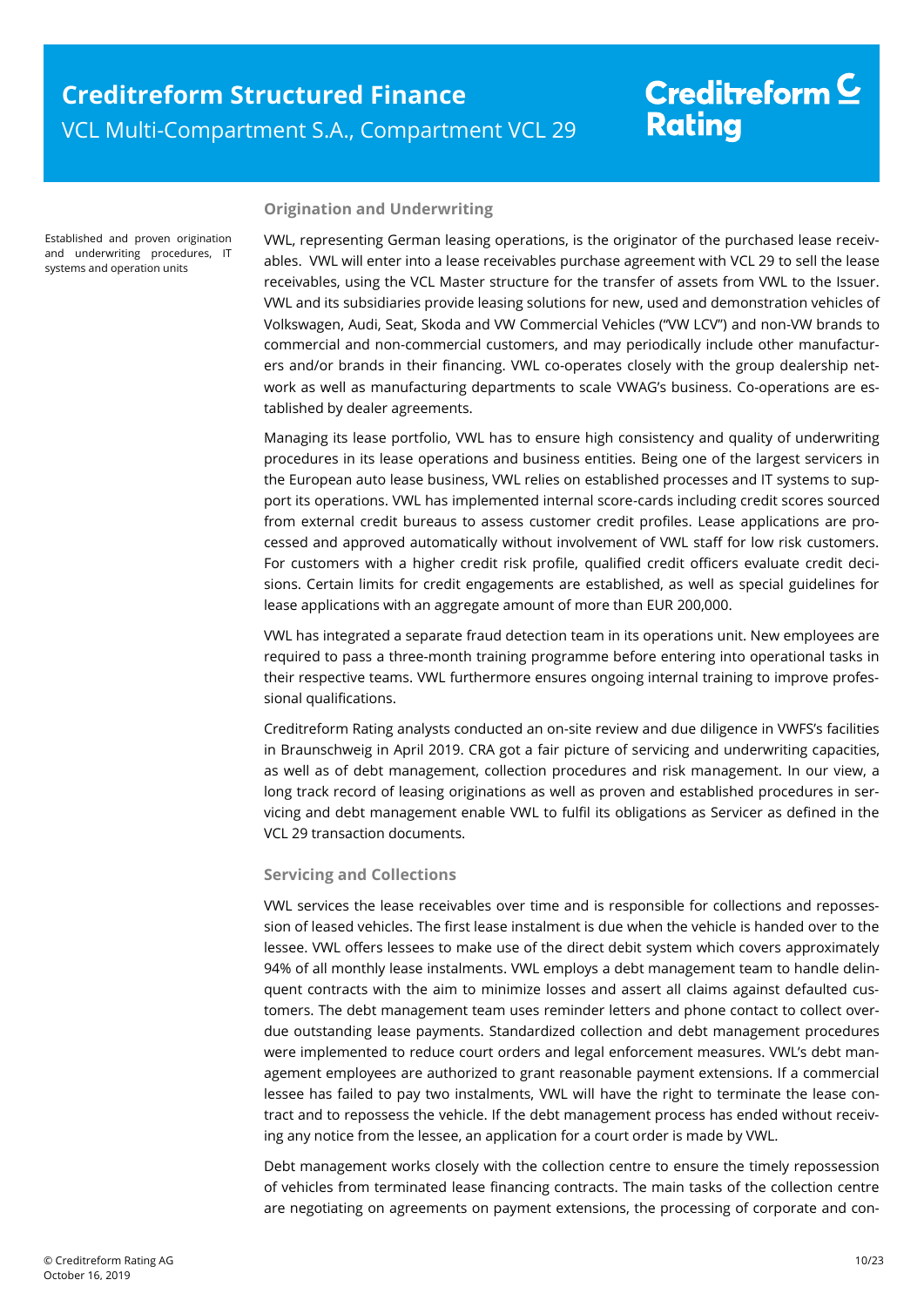sumer insolvencies, the use of payment guarantees and processing of irrecoverable debt and write-offs. If lessees do not return the vehicles voluntarily, VWL mandates external repossession servicers. For enforcement purposes, VWL will refer to the resources of the entire VW group to enforce interests and claims.

### <span id="page-10-0"></span>**Counterparty Risk**

### **Volkswagen Manipulation of Diesel Emissions**

On September 18, 2015, the US Environmental Protection Agency issued a Notice of Violation to Volkswagen Group of America Inc. alleging that VW had been using software to circumvent emission standards under the Clean Air Act. Subsequently, Volkswagen AG announced that irregularities concerning particular software used in type EA 189 EU5 diesel engines affected approximately 11 million vehicles worldwide and approximately 8.5 million vehicles in Europe (VWAG press release, October 15, 2015).

A number of legal proceedings were subsequently iniciated in several countries. VWAG could end many proceedings by entering settlement agreements and agreements on the implementation of technical measures with numerous authorities. However, several other proceedings in relation to the diesel issue are still ongoing, including class actions in some jurisdictions.

On June 13, 2018, the Braunschweig public prosecutor issued a fine notice of EUR 1bn against VWAG due to violations of supervisory duties in the context of the diesel issue. The fine consists of the maximum penalty legally provided for of EUR 5m and the penalty for economic benefits due to the offence of EUR 995m. On November 1, 2018, German consumer group vzbz has filed a class action lawsuit against VWAG on diesel test emission manipulation. On February 22, 2019, the German Federal Supreme Court has published an indicative court order confirming the opinion of the claimant that software circumventing emission standards should be assumed to be a material defect.

According to information provided by VWL, there are no vehicles with Type EA189 diesel engines in the VCL 29 portfolio. Therefore, the portfolio is not directly affected by EA189 software irregularities (unfixed vehicles). But additional proceedings or claims for damages may be initiated, if the technical solutions implemented by VWAG would have undisclosed negative effects on the affected vehicles.

Overall, CRA decided to maintain a conservative margin in its base case assumptions. Furthermore, we take into account potential market impact on residual values both from the manipulation of diesel emissions and the evolving market environment (diesel ban) by adequately sizing our recovery rate haircuts. We will update our ratings subject to new information that will be available in the future.

### **Commingling Risk**

The transaction is structured to include a mechanism to protect against counterparty exposure resulting from VWL acting as a Seller and Servicer. As long as VWL is the Servicer for VCL 29 and the Monthly Remittance Condition is satisfied, the Servicing Agreement grants a right to VWL to commingle funds such as monthly collections or proceeds from the realisation of vehicles with its own funds during each monthly period and to use these funds at its own risk and for its own benefit until the next relevant payment date. In the case of a default of VWL,

VW diesel emission manipulations may threaten future financial position; pose indirect risk to future portfolio performance

VWL Risk Reserve available to cover seller-related exposure up to an amount of EUR [8.25m].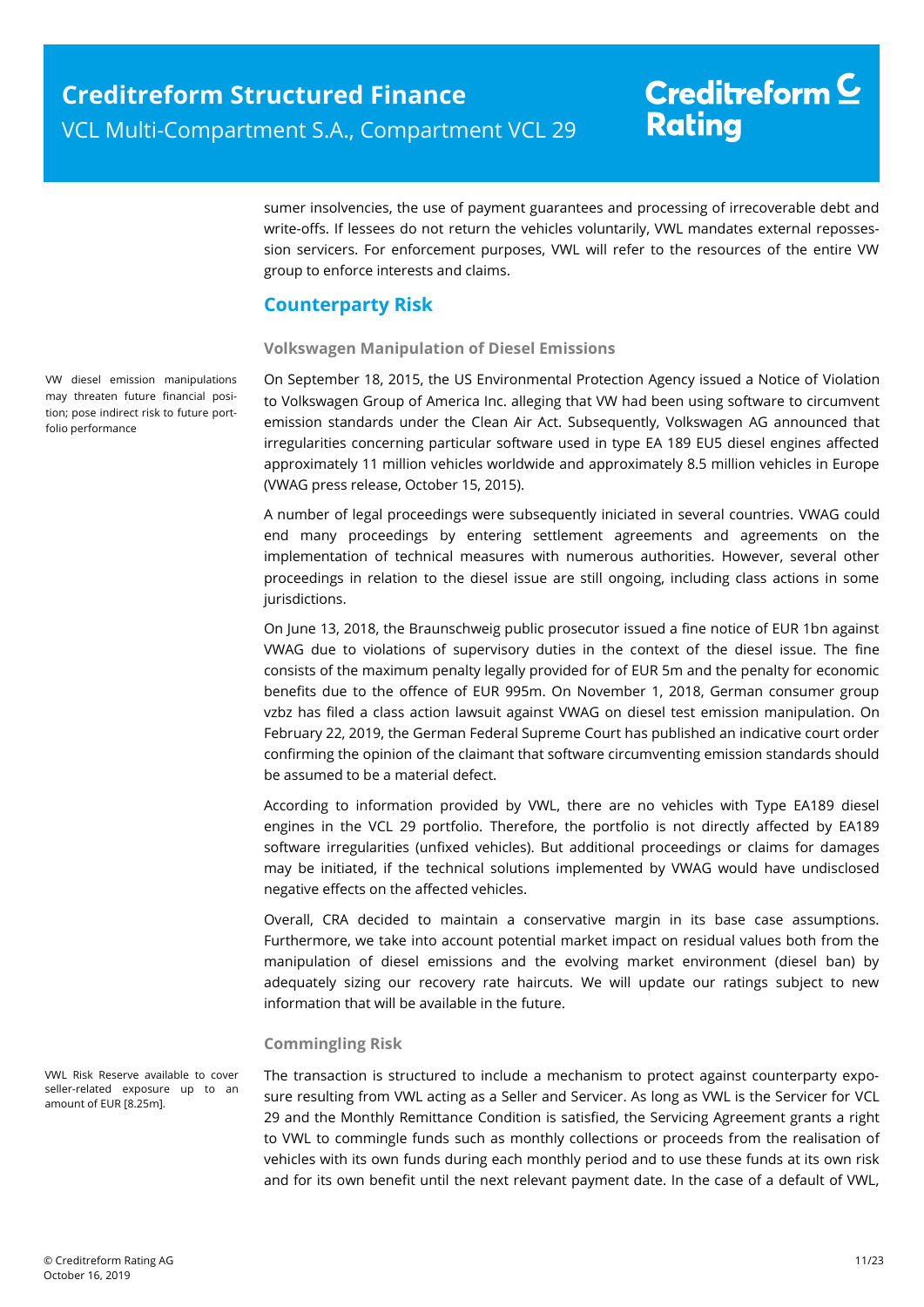such funds may be lost in the Servicer´s insolvency estate, resulting in a (potentially nonrecoverable) loss of monthly collections, including prepayments, for investors.

To mitigate commingling risk, the structure obliges the Servicer to advance the aggregate value of all lease payments due in the next monthly period ("Monthly Remittance Condition") if minimum ratings of VWFS / VWAG are no longer satisfied. In addition, VWL will, on the Issue Date, credit EUR [8.25m] to the Cash Collateral Account (the "VWL Risk Reserve") in order to secure the rights and claims of the Issuer against VWL. This reserve is intended to cover trade tax and VAT tax risks, but may be used to cover commingling losses, if at any point in time VWL ceases to be the Servicer due to insolvency while the Monthly Remittance Condition has not been triggered and commingling losses accrue.

#### **Tax Risk**

The Issuer might be exposed to several tax risks according to German tax legislation. In general, risks might materialise when German tax authorities change their interpretation of tax legislations. In Creditreform Rating's opinion, the Issuer's exposure to tax risks is limited.

German trade tax risk may materialise if German tax authorities conclude that the Issuer is subject to trade tax in Germany. In such a case an add-back of interest would lead to higher business profits of the Issuer, which would result in a trade tax deduction. However, following the German Trade Tax Act, an add-back is limited to the amount of one quarter of the interest payments of the issuer. Risks related to a German Trade Tax Event are covered by part of the VWL Risk Reserve (the "German Trade Tax Risk Reserve"). We deem the German Trade Tax Risk Reserve to be sized sufficiently to cover this risk.

The Issuer could be exposed to German value added tax ("VAT") risk. VAT risk might materialise in the case of a Servicer replacement and a subsequent classification of the transaction as factoring business by German tax authorities. A secondary VAT liability could arise if VWL fails to forward the VAT portion included in the lease receivables to the tax authorities. In such case the Issuer will collect the gross amount of the receivables including the VAT and settle such liability on its own. Risks to the Issuer arise if VWL defaults before it has forwarded such amounts to German Tax authorities. With regard to our internal credit assessment of VWAG, we see limited exposure to such an event. CRA analysed various cash flow scenarios which included potential VAT liabilities and factored these into the structure of the transaction in full, assuming an insolvency of the Seller. Usually, in the event of an insolvency of the Seller, the structure compensates for the loss by the buffer release rate, together with the VWL Risk Reserve. CRA conducted scenario analysis which included potential VAT liabilities and factored these into the structure of the transaction in full, assuming an insolvency of the Seller in the end of the transaction. CRA observed that this risk has no effect on the rating of Class A notes, but might affect the rating of the Class B notes by one notch.

While assessing the ratings of the Class A and the Class B notes, we assumed no change in Luxembourg securitization law over the lifetime of the transaction.

#### **Account Bank and Swap Counterparty**

VWL has entered into a service agreement with the Issuer to perform tasks according to its usual business practices, such as the service and administration of the receivables. To fulfil its duties, VWL will transfer the collected funds to the Account Bank on behalf of the Issuer. Therefore, the Issuer has established at least four accounts as defined in the Account Agreement in accordance with the terms and conditions of the transaction structure. The Issuer is

Downgrade and replacement provisions partly mitigate counterparty exposure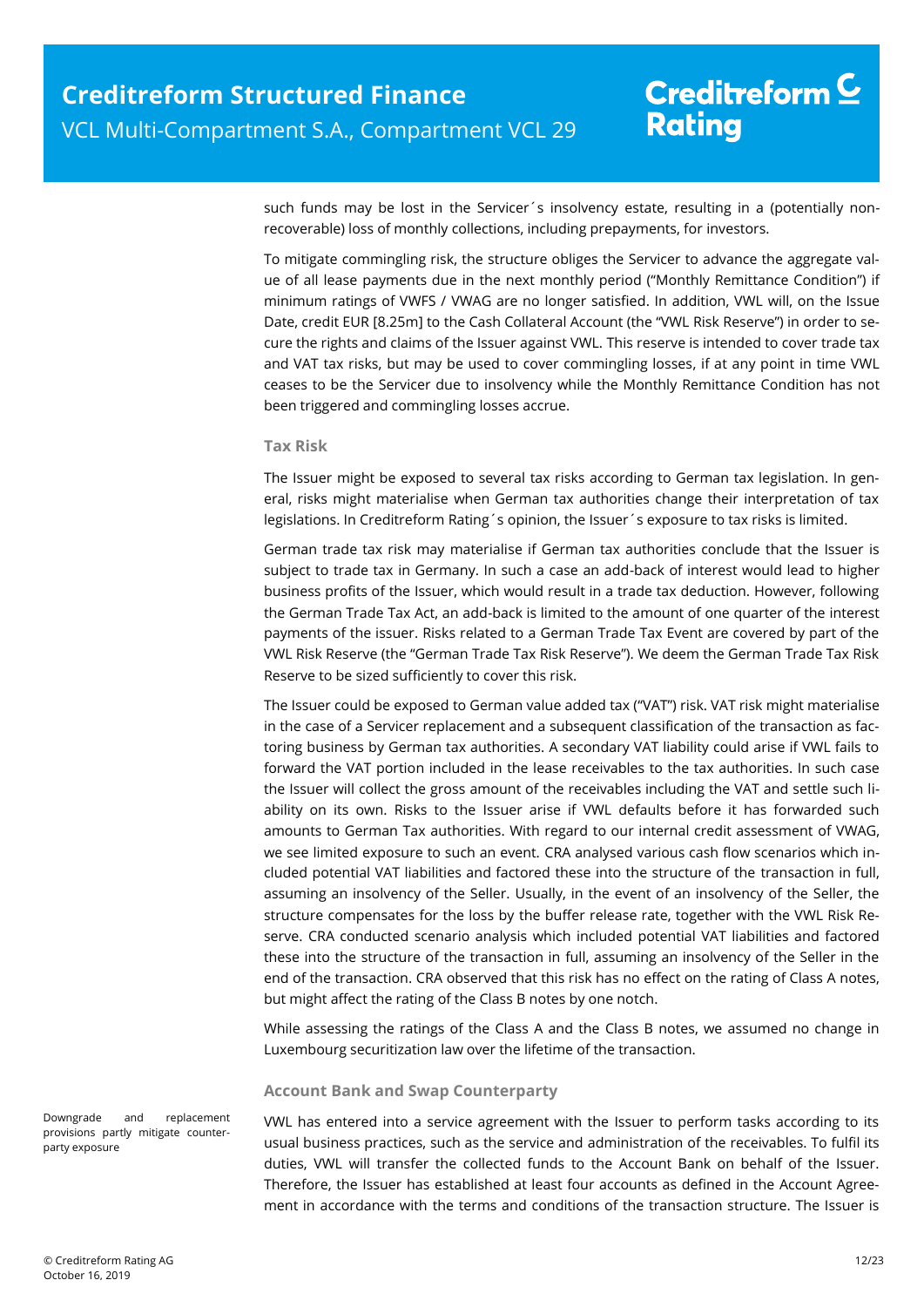exposed to the default risk of the Bank of New York Mellon ("BNYM"), appointed to be the Account Bank. However, default risks are mitigated by certain downgrade provisions linked to the rating of the Account Bank. Should BNYM be downgraded, the Account Bank is required to transfer the balance of the account to another bank with sufficient ratings on its own cost. To assess the risk relating to the Account Bank, Creditreform Rating has undertaken an unsolicited bank rating of BNYM. The current rating of BNYM as of May 27, 2019 is A/stable.

The Issuer will enter into two separate swap agreements to mitigate exposure to interest rate changes over time and hedge the interest rate risk arising from receiving fixed rate payments under the lease receivables and paying a floating rate on the Class A and Class B notes. Under the terms of the swap agreements, the Issuer expects to receive floating rate payments based on 1-month Euribor plus spread in return of a fixed rate paid to the Swap Counterparty.

The Issuer is exposed to the risk of the Swap Counterparty failing on any monthly payment, in which case the available distribution amount (including the cash reserve) may be insufficient to make required payments on the notes. Depending on the future development of interest rates, the Issuer may also be obliged to transfer net payments to the Swap Counterparty. As the monthly net swap payments rank senior to any liabilities on the notes, the available distribution amount may be insufficient to cover all required payments on the notes. The transaction is also exposed to the risk of Swap Counterparty insolvency. In this case, substantial swap termination payments may arise depending on the future development of interest rates and the future market value of the swap.

To mitigate Swap Counterparty exposure, the structure foresees certain downgrade provisions linked to the rating of the Swap Counterparty which require certain actions should its ratings fall below a minimum rating threshold. These actions may include the collateralization of the referenced amounts by the Swap Counterparty, a transfer of obligations to a replacement Swap Counterparty, or the procurement of a guarantee.

### <span id="page-12-0"></span>**Credit and Portfolio Risk**

Creditreform Rating´s credit and portfolio analysis were based on data provided by VWL, which included net loss vintage performance curves going back to 2002, as well as delinquency data going back to 2010. VWL provided stratification tables based on the preliminary pool ("red pool") which allow a further assessment of the portfolio composition. The quality and quantity of data available was considered to be sufficient for the purpose of our analysis.

### **Receivables Pool Characteristics**

### *Portfolio Composition*

The portfolio consists of lease financing contracts originated by VW group dealers and entered into between lessees and VWL. It includes different vehicle brands (i.e. Volkswagen, Audi, SEAT, Skoda and VW LCV). The lease financing contracts are extended to commercial and noncommercial customers as a partially amortizing finance lease. Dealers typically bear the residual value ("RV") risks related to the final sale, but may buy insurance against RV losses from VWL. A small percentage of lessees choose to bear part of the RV risk ("Open End Lease Contracts", see [Table 7\)](#page-13-0). At the end of the lease term, the vehicle will be sold by the dealer and the proceeds will be distributed according to the terms of the lease contract. The portfolio is well diversified and does not contain any significant single obligor concentrations.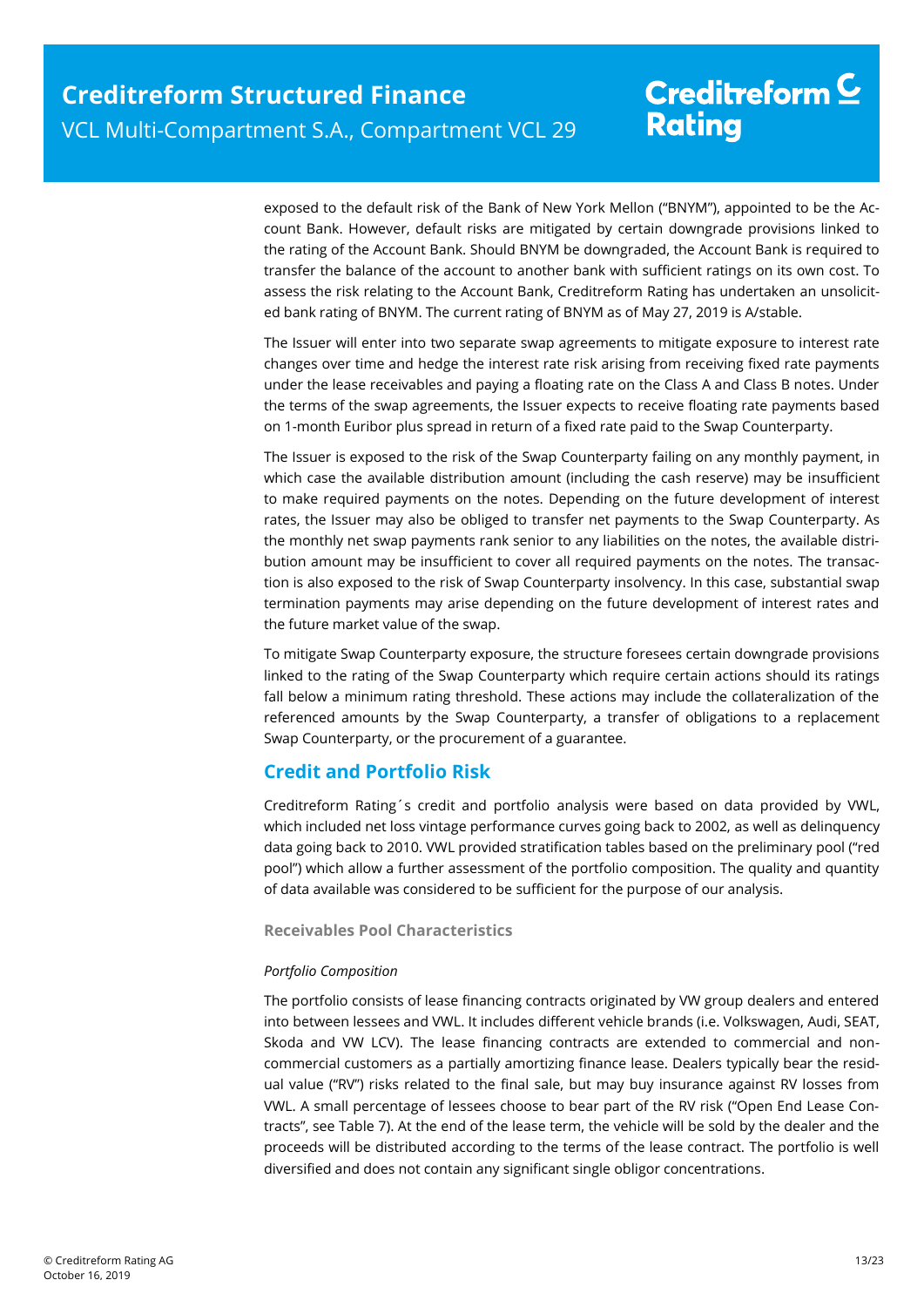# Creditreform C<br>Rating

<span id="page-13-0"></span>Table 7: Portfolio Characteristics

| <b>Portfolio Characteristics</b>                  |                  |  |
|---------------------------------------------------|------------------|--|
| Outstanding discounted receivables balance (EUR)  | [750,004,958.48] |  |
| Average discounted balance / lease contract (EUR) | [9,923.06]       |  |
| Number of lease financing contracts               | [75, 582]        |  |
| Number of lessees                                 | [53, 483]        |  |
| Type of lessees:                                  |                  |  |
| Retail customers (%) <sup>1</sup>                 | [71.88]          |  |
| Corporate customers $(\%)^1$                      | [28.12]          |  |
| WA seasoning (months)                             | [7.52]           |  |
| WA remaining term (months)                        | [31.90]          |  |
| Closed End Contracts (%) <sup>1</sup>             | [99.44]          |  |
| Type of Car                                       |                  |  |
| New $(%)1$                                        | [95.66]          |  |
| Used $(%)1$                                       | [2.39]           |  |
| Demonstration vehicles (%) <sup>1</sup>           | [1.96]           |  |
| Type of Motor                                     |                  |  |
| Diesel $(%)^1$                                    | [73.24]          |  |
| Petrol (%) <sup>1</sup>                           | [25.49]          |  |
| Electric (%) <sup>1</sup>                         | [0.79]           |  |
| Hybrid/Gas/Others (%) <sup>1</sup>                | [0.47]           |  |

The following graphs show the maturity profile of the portfolio at the cut-off date as well as the distribution of vehicles by brand (see below):





Figure 2: Contract Maturity Profile I Source: VWL, CRA Figure 3: Brand Distribution I Source: VWL, CRA

 $\overline{a}$ 

<sup>&</sup>lt;sup>1</sup> Percentage of the Discounted Receivables Balance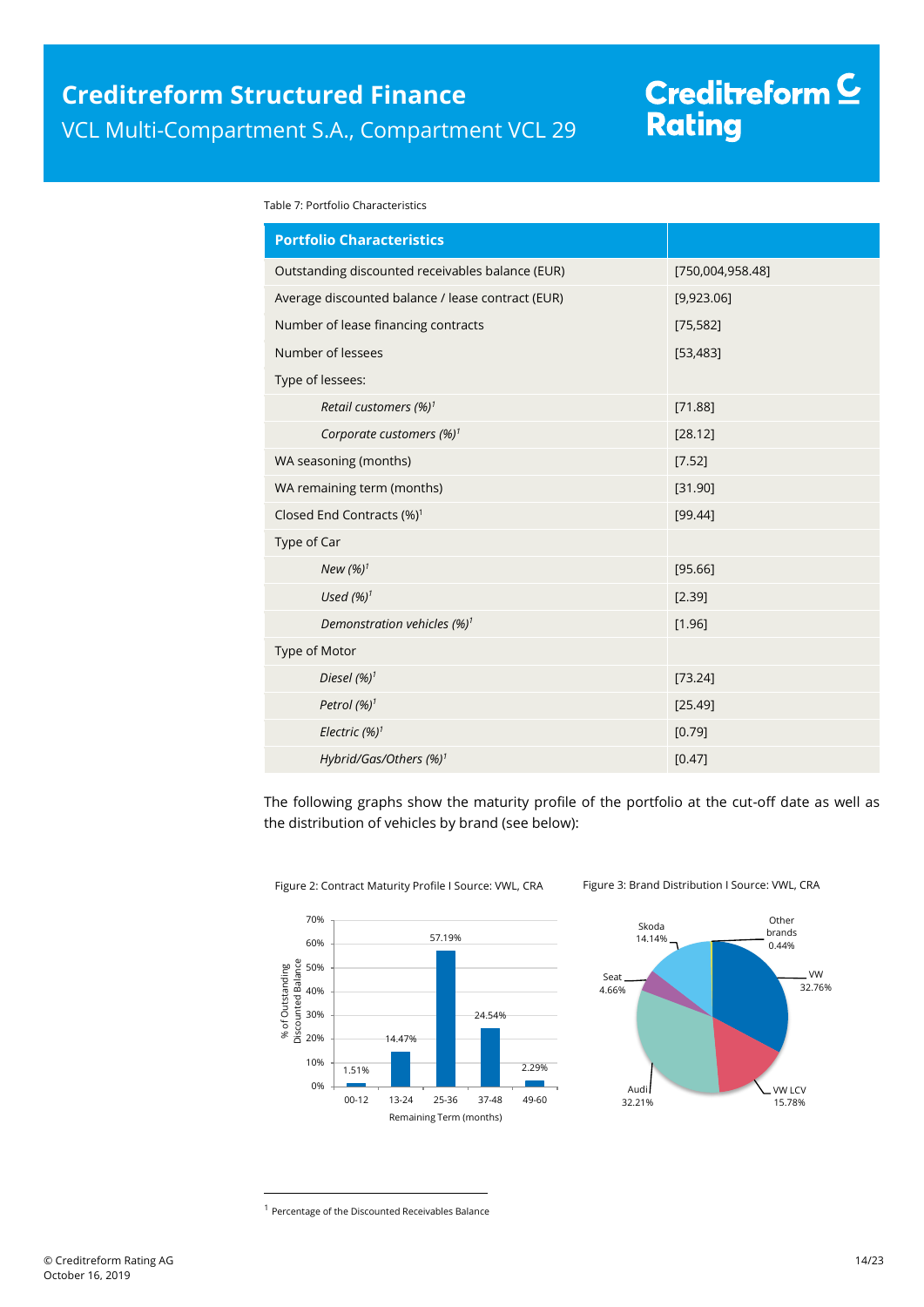#### *Historical Performance*

VWL provided delinquency performance data on single and business customers going back to 2008. Historically, delinquencies for the entire lease portfolio have shown a decreasing trend since 2013 with a slight increase in the end of 2018 (see [Figure 4\)](#page-14-0).

<span id="page-14-0"></span>Figure 4: Delinquencies by Delinquency Period | Source: VWL, CRA



The lease financing contracts extended to customers typically grant a right to VWL to terminate a lease contract when the lessee is due more than two monthly lease instalments. As described in "[Servicing and Collections](#page-9-0)" above, VWL normally reaches payment arrangements to remedy any outstanding liabilities with a client before terminating a lease contract.

### **Credit Risk**

#### *Defaults*

<span id="page-14-1"></span>Creditreform Rating set its net-loss base case at 0.57%

VWL provided detailed total book vintage data on net losses. Creditreform Rating used this information to analyse the historical net loss performance of different vintages (se[e Figure 5\):](#page-14-1)

Figure 5: Net Loss Rates of VWL Total Lease Book by Year, extrapolated I Source: VWL, CRA



Historical and projected losses show a trend towards lower loss rates in younger vintages. This effect may, in part, be explained by improved servicing and collection performance of the Ser-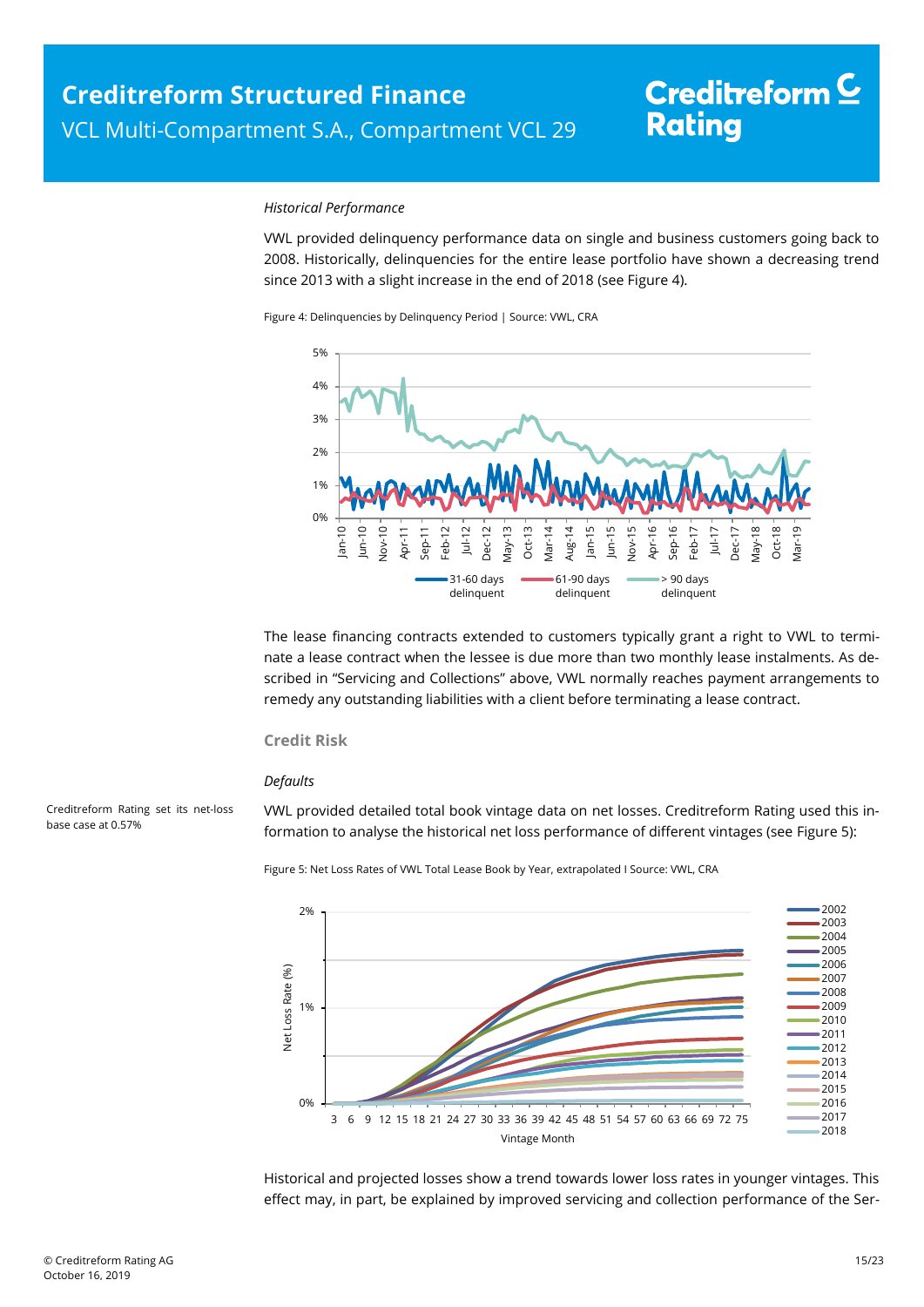vicer. Moreover, the credit risk of the German corporate sector, which we consider a main driver of portfolio performance in the current lease securitization, has been significantly decreasing since 2009 (see Creditreform Rating (2019): "Default Study - Ausfallraten in der Deutschen Wirtschaft 2018"). Our economic outlook for Germany is moderate and we expect weaker economic growth in an uncertain macroeconomic environment. (see "German Economic Outlook and Auto Leasing Business" above).

<span id="page-15-0"></span>



Observed differences between total-book vintage performances and the performances of previous VCL transactions with respect to recorded cumulative and dynamic net losses ratios [\(Figure 6\)](#page-15-0) may be explained by the application of eligibility criteria at the pool cut-off date and VWL exercising its clean-up call option at the end of a VCL transaction.

Analysis of historical default frequencies from vintage data reveals a trend towards declining default risk. In the graph below we show probabilities of default ("PD") for different time horizons, combining overlapping vintages by date and time into a dynamic perspective [\(Figure 7\)](#page-15-1):



<span id="page-15-1"></span>Figure 7: Historical total book default rates, 1-year to 5-year probability of default I Source: VWL, CRA

In deriving our base case loss rate assumption, younger vintages were consequently considered a better indicator of future performance. Based on improved historical performance and a stable economic outlook, Creditreform Rating has set a base case net loss expectation of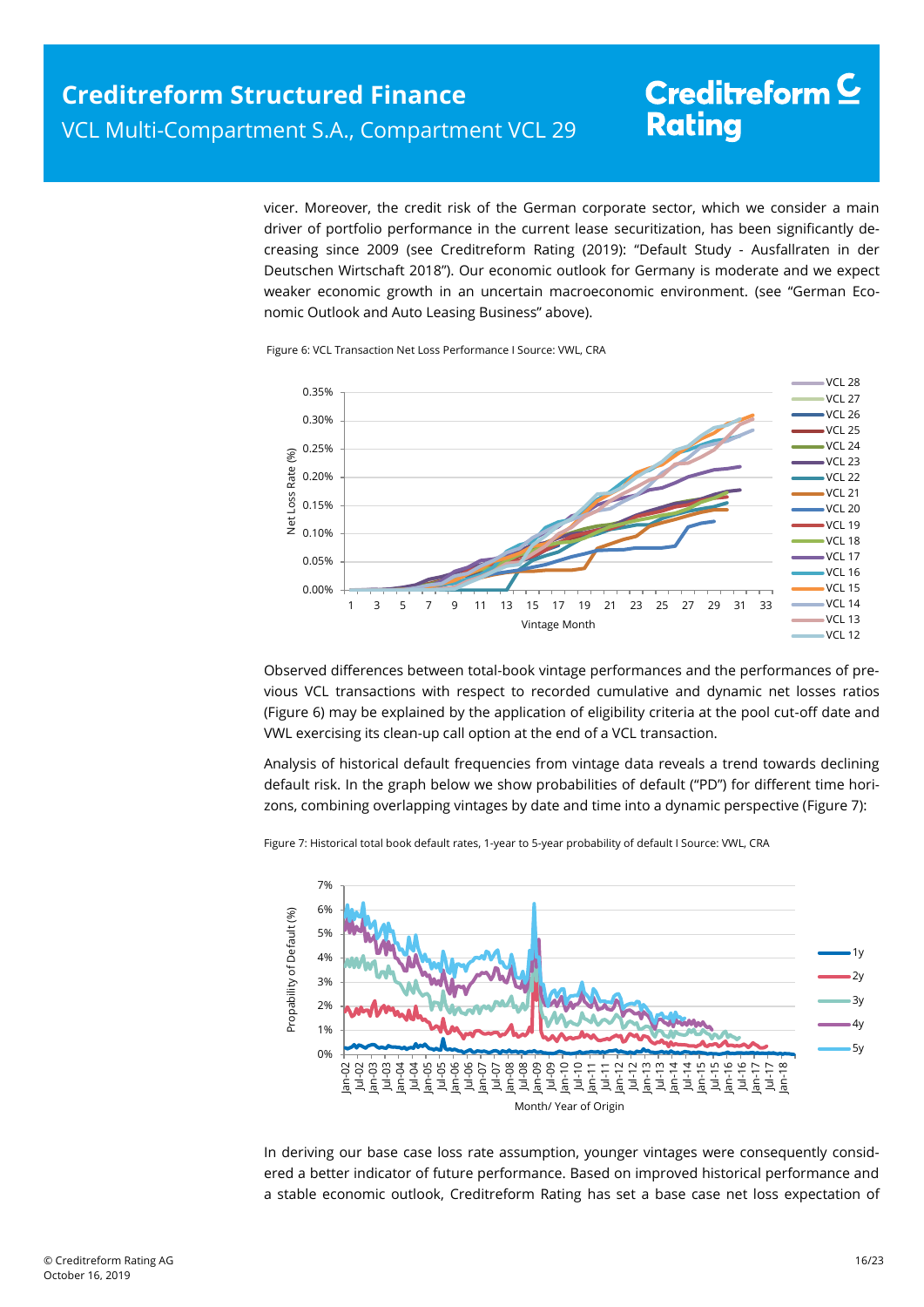0.57% for its rating analysis, taking into account the typical maturity profile of lease financing contracts and adjusting for the specific maturity profile of VCL 29.

#### *Recoveries*

<span id="page-16-0"></span>Creditreform Rating set the recovery base case at 65%

VWL did not provide explicit historical data on the recovery performance of its leases and leasing portfolios. However, an analysis of data on previous VCL transactions derived from investor reports provided sufficient information to gauge the recovery performance of the Servicer [\(Figure 8\)](#page-16-0).

Figure 8: Historical recovery performance of VCL transactions I Source: VWL, CRA



Despite a relatively stable performance (between 60%-70%), the data reveal a fair amount of variation over time. As a cross-check, Creditreform Rating also used vintage data in dynamic format to compare gross defaults to recorded net losses and assuming a granular and homogeneous distribution of contract values in order to calculate implied recovery rates at different time. Creditreform Rating has set the recovery base case at 65%. Combining our net loss base case of 0.57% with a 65% recovery assumption, we obtained a gross loss rate expectation of 1.62% over the term of the transaction.

#### *Prepayments*

Creditreform Rating used data on prior VCL transactions to analyse historical prepayments. In general, the lease contracts purchased by the issuer do not provide a lessee with an option to prepay the lease contract. However, and subject to the discretion of VWL, lease contracts may be amended, resulting in a potential prepayment or early settlement of the lease contract. Prepayments have historically ranged between about 1 and close to 7 per cent annualized CPR (se[e Figure 9\)](#page-17-1). Creditreform Rating set the prepayment base case at 2.00% CPR

> High prepayments pose a reinvestment risk to investors because of a lower weighted-average life ("WAL") of the notes. However, it is Creditreform Rating´s view that higher prepayments contribute to the structural stability of the transaction. From a rating perspective, lower prepayment assumptions represent a more conservative approach because the structure has to sustain the higher WAL of the notes resulting from an overall lower cash inflow. Following the analysis of empirical data available, the base case assumption of the annualized prepayment rate was accordingly set to be 2.00%.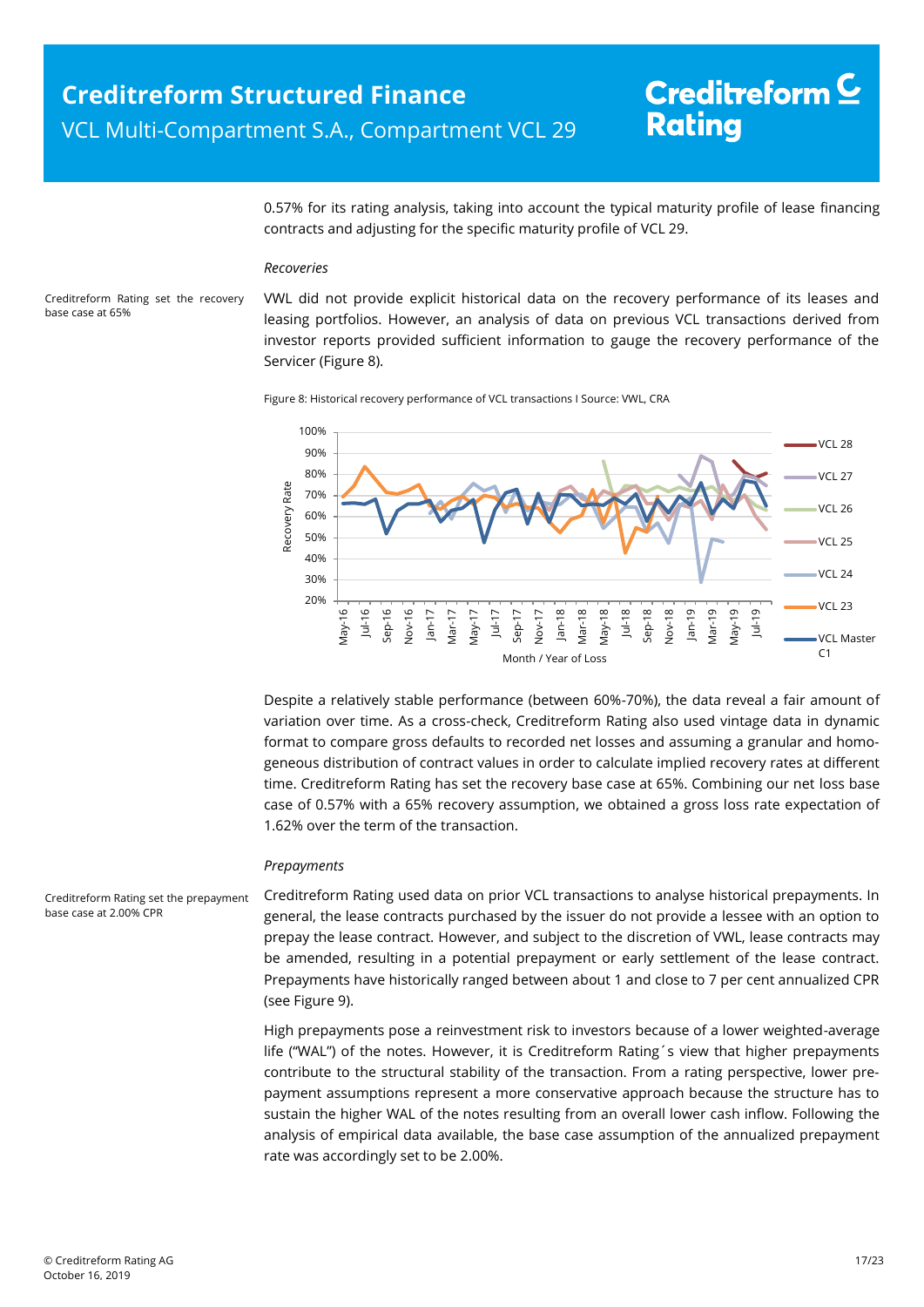<span id="page-17-1"></span>



#### *Base Case Summary*

Creditreform Rating´s credit risk assessment was based on vintage data and prior VCL investor reports and results in the following base case assumptions, which will be used as an input to build rating scenarios and model the cash flows of the structure. The loss parameters displayed in the following table are stated with respect to the lifetime of the transaction, taking into account the seasoning and remaining maturities of the pool (see [Table 8\):](#page-17-2)

<span id="page-17-2"></span>Table 8: Summary of Base Case Assumptions

| <b>Credit Risk Parameter</b> | <b>Base Case</b> |
|------------------------------|------------------|
| Gross Loss (%)               | 1.62             |
| Recovery Rate (%)            | 65.00            |
| Net Loss (%)                 | 0.57             |
| Prepayment Rate (% ann. CPR) | 2.00             |

#### *Residual Value Risk*

VCL 29 does not securitize residual values of the purchased lease receivables. Therefore, the Issuer is not exposed to risks related to the securitization of residual values.

### **Cashflow Analysis**

#### <span id="page-17-0"></span>CRA base case stresses:

- AAAsf: x5.62 default multiple 48.45% recovery haircut
- AA-sf: x4.29 default multiple 40.48% recovery haircut

Creditreform Rating simulated the transaction cash flows in its proprietary cash flow model, which was tailored to the structure of VCL 29. The purpose of the cash flow analysis is to test the transactions´ ability of paying interest and ultimate payment of principal by final maturity using stressed base case assumptions in each specific rating scenario. Creditreform Rating also tested the sensitivity of the transaction's performance with respect to increases in the default rate assumption, decreases in the recovery rates, and prepayment scenarios.

A run-out schedule of the portfolio was implemented into the cash flow model taking into consideration the timing of defaults, the amount of prepayments, and the level of interest rates.

#### **Rating Scenarios**

Taking our loss assumptions as a starting point, Creditreform Rating then stressed its base case assumptions in each rating scenarios in order to account for unexpected economic dete-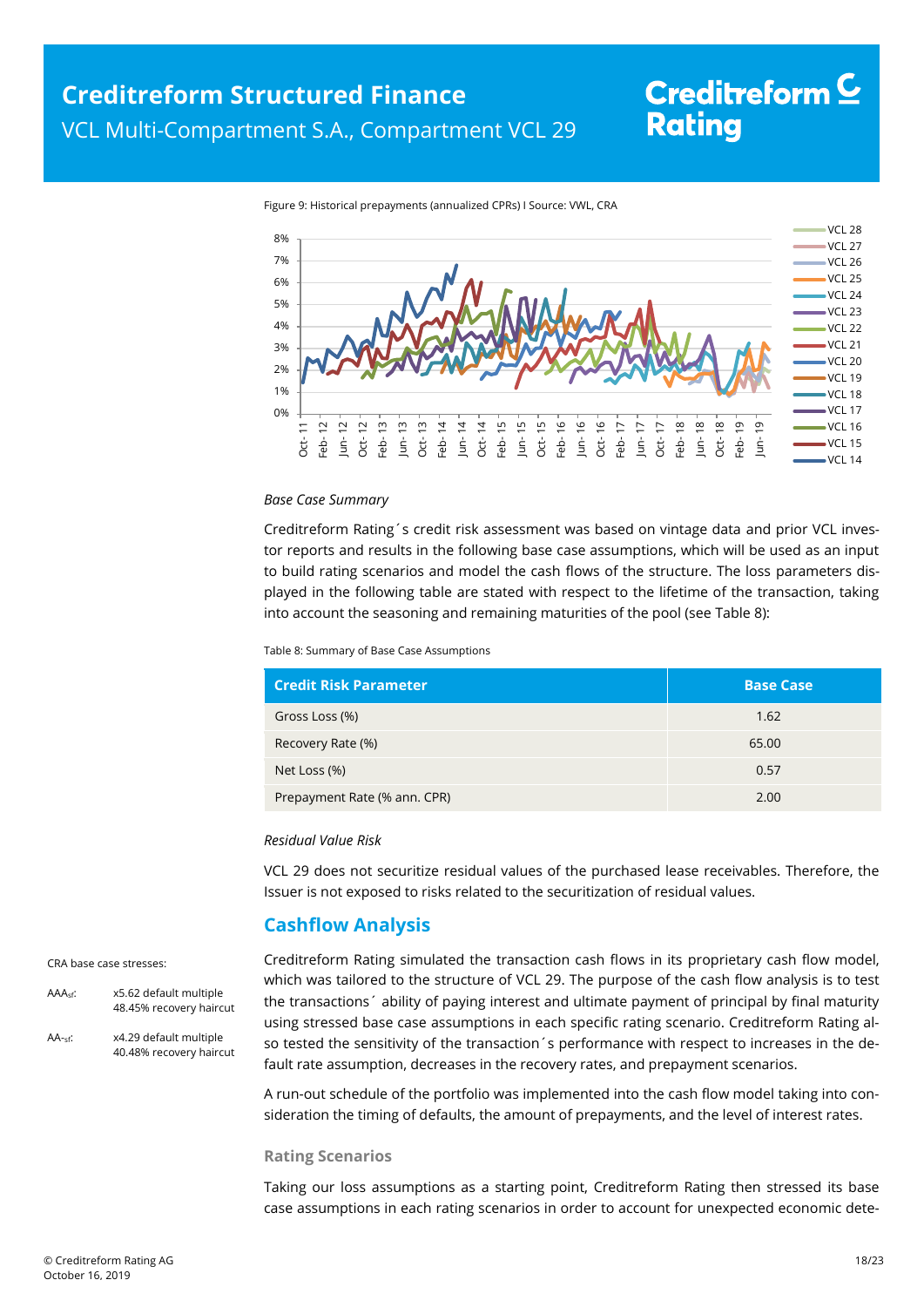rioration and worsening portfolio performance. Separate stress factors were applied to default and recovery rates to arrive at scenario-specific stressed loss expectations, which were then fed into the cash flow model.

### *Default Rates*

Following our "Rating of Auto ABS Securitizations" methodology and depending on the specific rating scenarios (AAA<sub>sf</sub> and AA-sf), the stress multiples for default rates were set at x5.62 and x4.29, respectively. This leads to the rating-specific stressed gross loss of 9.08% for AAAsf and 6.94% for AA-sf.

### *Recovery Rates*

The base case recovery expectation of 65% was subjected to a rating haircut in each rating scenario. The recovery rate haircuts were set to 48.45% in the AAA<sub>sf</sub> scenario and 40.48% in the AA-sf scenario, respectively. The haircuts take into account different transaction-specific features such as observed volatility, established recovery procedures and potential residual value deterioration caused by the manipulation of diesel emissions. As a result, the stressed recovery rates were set to 33.51% in an AAA<sub>sf</sub> scenario and 38.69% in an AA-sf scenario. The scenario-specific expected losses were calculated by applying our rating multiplies and haircuts to the base case [\(Table 9\)](#page-18-0).

| Table 9: Stressed Assumptions |  |
|-------------------------------|--|
|                               |  |

<span id="page-18-0"></span>

| <b>Rating Scenario</b>       | <b>AAAst</b> | $AA-sf$ |
|------------------------------|--------------|---------|
| Base Case Gross Loss (%)     | 1.62         | 1.62    |
| <b>Default Multiple</b>      | 5.62         | 4.29    |
| Rating Loss Rate (%)         | 9.08         | 6.94    |
| Base Case Recovery Rate (%)  | 65.00        | 65.00   |
| <b>Recovery Haircut (%)</b>  | 48.45        | 40.48   |
| Rating Recovery Rate (%)     | 33.51        | 38.69   |
| <b>Expected Net Loss (%)</b> | 6.04         | 4.25    |

### **Sensitivity Analysis**

In order to gauge the effect of variations in default and recovery rates on rating indications, Creditreform Rating conducted a sensitivity analysis including independent and combined stresses of the default and recovery base case assumptions. [Table 10](#page-19-1) and [Table 11](#page-19-2) show the resulting rating indications for the Class A and Class B notes, respectively. For instance, the best case rating of an AAA<sub>sf</sub> represents a scenario with unchanged base case assumptions. If the default rate base case was set to increase by 25%, our analysis would suggest a Class A note downgrade from  $AA_{\text{Sf}}$  to  $AA_{\text{fsf}}$ . The worst case rating of  $A_{\text{fsf}}$  for the Class A notes represents a scenario, where a severe 50% stress on both defaults and recoveries is applied collectively.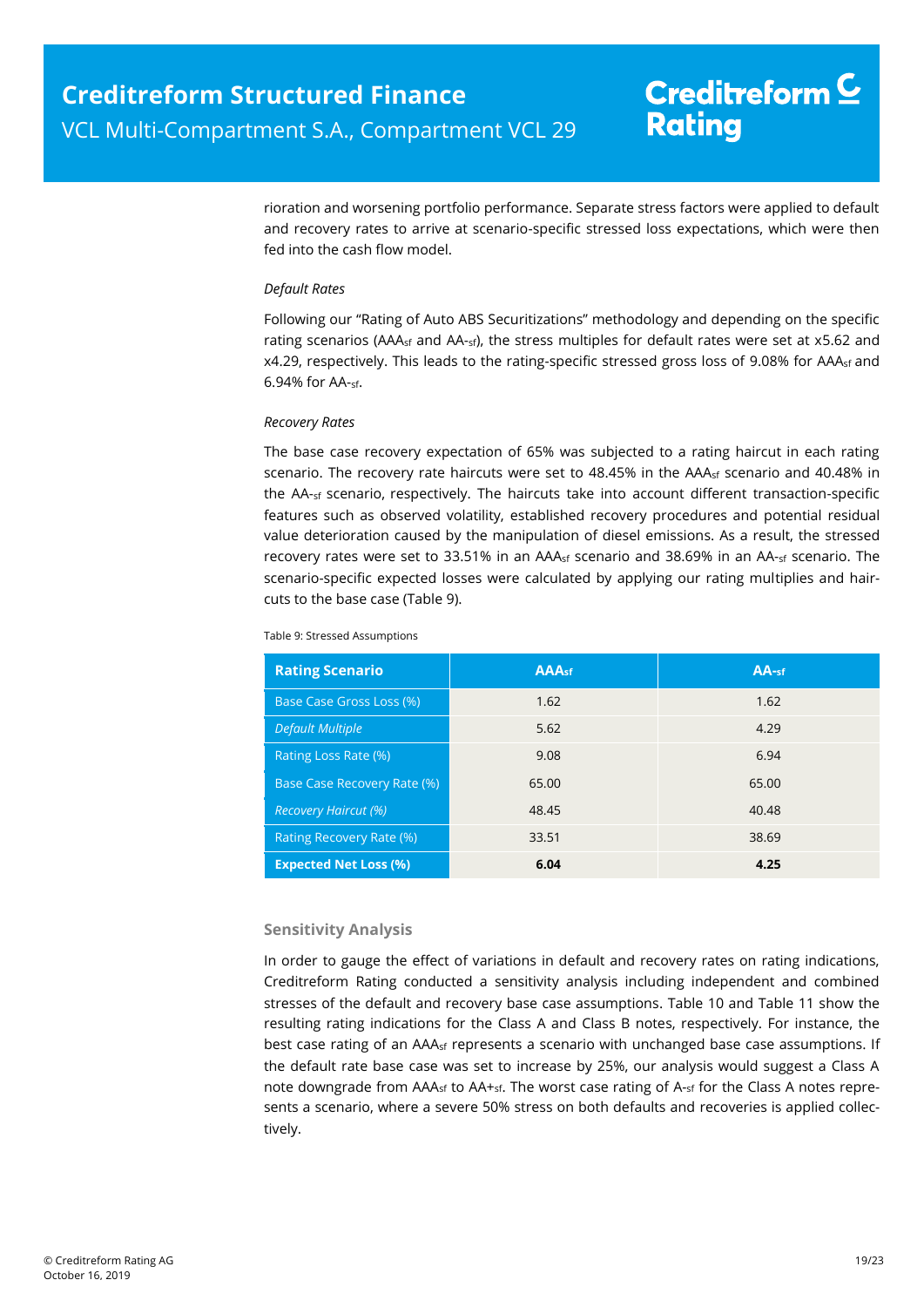# Creditreform <mark>C</mark><br>Rating

#### Table 10: Class A Sensitivities

<span id="page-19-1"></span>

| <b>Recovery</b><br><b>Default</b> | <b>Base Case</b>  | $-10%$            | $-25%$            | $-50%$           |
|-----------------------------------|-------------------|-------------------|-------------------|------------------|
| <b>Base Case</b>                  | AAA <sub>cf</sub> | AAA <sub>cf</sub> | AAA <sub>cf</sub> | $AA +_{sf}$      |
| $+10%$                            | AAA <sub>sf</sub> | AAA <sub>sf</sub> | $AA +sf$          | AA <sub>sf</sub> |
| $+25%$                            | $AA +sf$          | $AA +sf$          | AA <sub>sf</sub>  | $AA$ -sf         |
| $+50%$                            | AA <sub>sf</sub>  | $AA$ -sf          | $A +sf$           | A <sub>sf</sub>  |

<span id="page-19-2"></span>Table 11: Class B Sensitivities

| <b>Recovery</b><br><b>Default</b> | <b>Base Case</b> | $-10%$    | $-25%$            | $-50%$            |
|-----------------------------------|------------------|-----------|-------------------|-------------------|
| <b>Base Case</b>                  | $AA -sf$         | $AA -cf$  | $AA -sf$          | $A_{sf}$          |
| $+10%$                            | $AA$ -sf         | $AA$ -sf  | $A +sf$           | $A_{\text{cf}}$   |
| $+25%$                            | $A_{\text{sf}}$  | $A_{sf}$  | $A_{\text{cf}}$   | BBB <sub>cf</sub> |
| $+50%$                            | $A_{\text{sf}}$  | $BBB +sf$ | BBB <sub>sf</sub> | $BB +sf$          |

Creditreform Rating tested scenarios with back-, even-, and front-loaded default timings. As highlighted in [Table 12,](#page-19-3) Creditreform Rating also assessed the effect of changing the prepayment rate to 0%. Overall, we observed reduced sensitivities of the Class A and Class B notes.

<span id="page-19-3"></span>Table 12: Class A and Class B Prepayment Sensitivities

<span id="page-19-0"></span>

| <b>Prepayment rate</b>   | <b>Class A</b>    | <b>Class B</b> |
|--------------------------|-------------------|----------------|
| <b>Base Case (2.00%)</b> | AAA <sub>cf</sub> | $AA -cf$       |
| Zero                     | AAA <sub>cf</sub> | $AA -cf$       |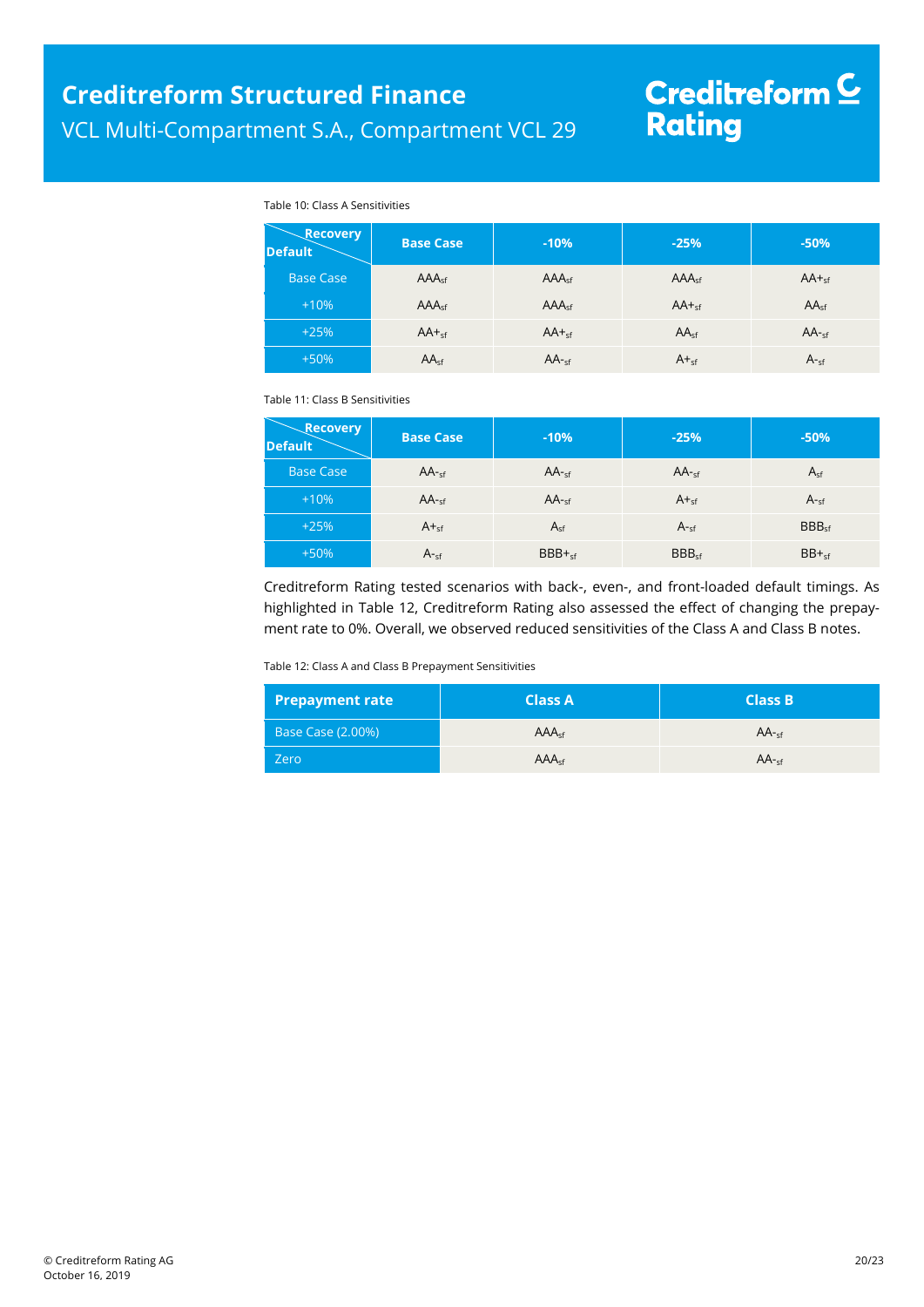### **Appendix**

**Regulatory Requirements**

Creditreform Rating AG was mandated on August 23, 2019 by VWL to conduct ratings for Class A and Class B notes each issued by VCL Multi-Compartment S.A., acting for and on behalf of its Compartment VCL 29. The rating was conducted on the basis of Creditreform Rating´s "Rating Auto ABS Securitizations" methodology in conjunction with Creditreform Rating's basic document "Rating Criteria and Definitions".

Important sources of information in the context of the ratings were, in addition to the submitted documents, a due diligence meeting in Braunschweig (Germany) on April 04, 2019. The submitted documents and information from VWL were sufficient to meet the requirements of Creditreform Rating AG's rating methodology.

A complete description of Creditreform Rating´s rating methodologies is published on the following internet page: [www.creditreform-rating.de.](http://www.creditreform-rating.de/)

This rating was carried out by analysts Philip Michaelis (Lead) and Sijia Zhang, all located in Neuss/Germany.

The red pool cut-off date is August 31, 2019. Closing occurs on [November 25, 2019]. The ratings are based on the red pool portfolio information as of September 9, 2019, as provided by the originator.

The issuer or all relevant parties have examined the rating report prior to publication and were provided with at least one full working day to appeal the rating committee decision and provide additional information. The rating decision was not amended following this examination.

In 2011 Creditreform Rating AG was registered within the European Union according to EU Regulation 1060/2009 (CRA-Regulation). Based on the registration Creditreform Rating AG is allowed to issue credit ratings within the EU and is bound to comply with the provisions of the CRA-Regulation.

### **Conflict of Interests**

No conflicts of interest were identified during the rating process that might influence the analysis and judgements of the rating analysts involved or any other natural person whose services are placed at the disposal or under the control of Creditreform Rating AG and who are directly involved in credit rating activities or approving credit ratings and rating outlooks.

In case of providing ancillary services to the rated entity, CRA will disclose all ancillary services in the credit rating report.

### **Rules on the Presentation of Credit Ratings and Rating Outlooks**

The approval of credit ratings and rating outlooks follows our internal policies and procedures. In line with our policy "Rating Committee," all credit ratings and rating outlooks are approved by a rating committee based on the principle of unanimity.

To prepare this credit rating, CRA has used following substantially material sources:

1. Transaction documentation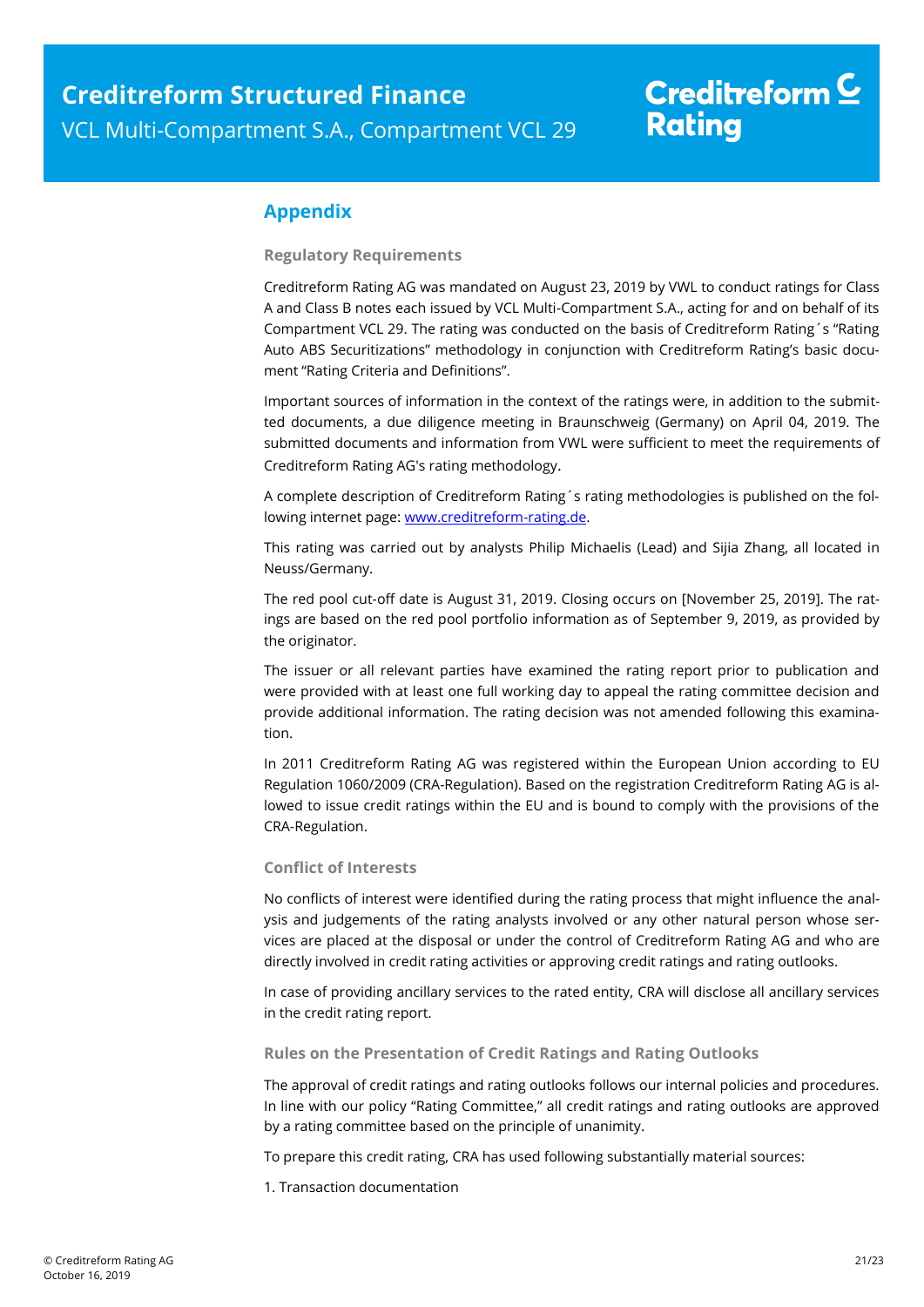- 2. Collateral performance data
- 3. Audited financial statements
- 4. Website of the participants

There are no other attributes and limitations of the credit rating or rating outlook other than displayed on the CRA website. Furthermore CRA considers satisfactory the quality and extent of information available on the rated entity. In regard to the rated entity Creditreform Rating AG regarded available historical data as sufficient.

Between the disclosure of the credit rating to the rated entity and the public disclosure no amendments were made to the credit rating.

The "Basic data" information card indicates the principal methodology or version of methodology that was used in determining the rating, with a reference to its comprehensive description.

In case where the credit rating is based on more than one methodology or where reference only to the principal methodology might cause investors to overlook other important aspects of the credit rating, including any significant adjustments and deviations, Creditreform Rating AG explains this fact in the credit rating and indicates how the different methodologies or these other aspects are taken into account in the credit rating. This information is integrated in the credit rating report.

The meaning of each rating category, the definition of default or recovery and any appropriate risk warning, including a sensitivity analysis of the relevant key rating assumptions, such as mathematical or correlation assumptions, accompanied by worst-case scenario credit ratings as well as best-case scenario credit ratings are explained.

The date at which the credit rating was released for distribution for the first time and when it was last updated including any rating outlooks is indicated clearly and prominently in the "Basic data" card as a "Rating action"; first release is indicated as "initial rating", other updates are indicated as an "update", "upgrade or downgrade", "not rated", "confirmed", "selective default" or "default".

In the case of a rating outlook, the time horizon is provided during which a change in the credit rating is expected. This information is available within "Basic data" information card.

In accordance to Article 11 (2) EU-Regulation (EC) No 1060/2009 registered or certified credit rating agency shall make available in a central repository established by ESMA information on its historical performance data, including the ratings transition frequency, and information about credit ratings issued in the past and on their changes. Requested data are available at the ESMA website: https://cerep.esma.europa.eu/cerep-web/statistics/defaults.xhtml.

An explanatory statement of the meaning of Creditreform's default rates are available in the credit rating methodologies disclosed on the website.

#### **Disclaimer**

Any rating performed by Creditreform Rating AG is subject to the Creditreform Rating AG Code of Conduct which has been published on the web pages of Creditreform Rating AG. In this Code of Conduct, Creditreform Rating AG commits itself – systematically and with due diligence – to establish its independent and objective opinion as to the sustainability, risks and opportunities concerning the enterprise or the issue under review.